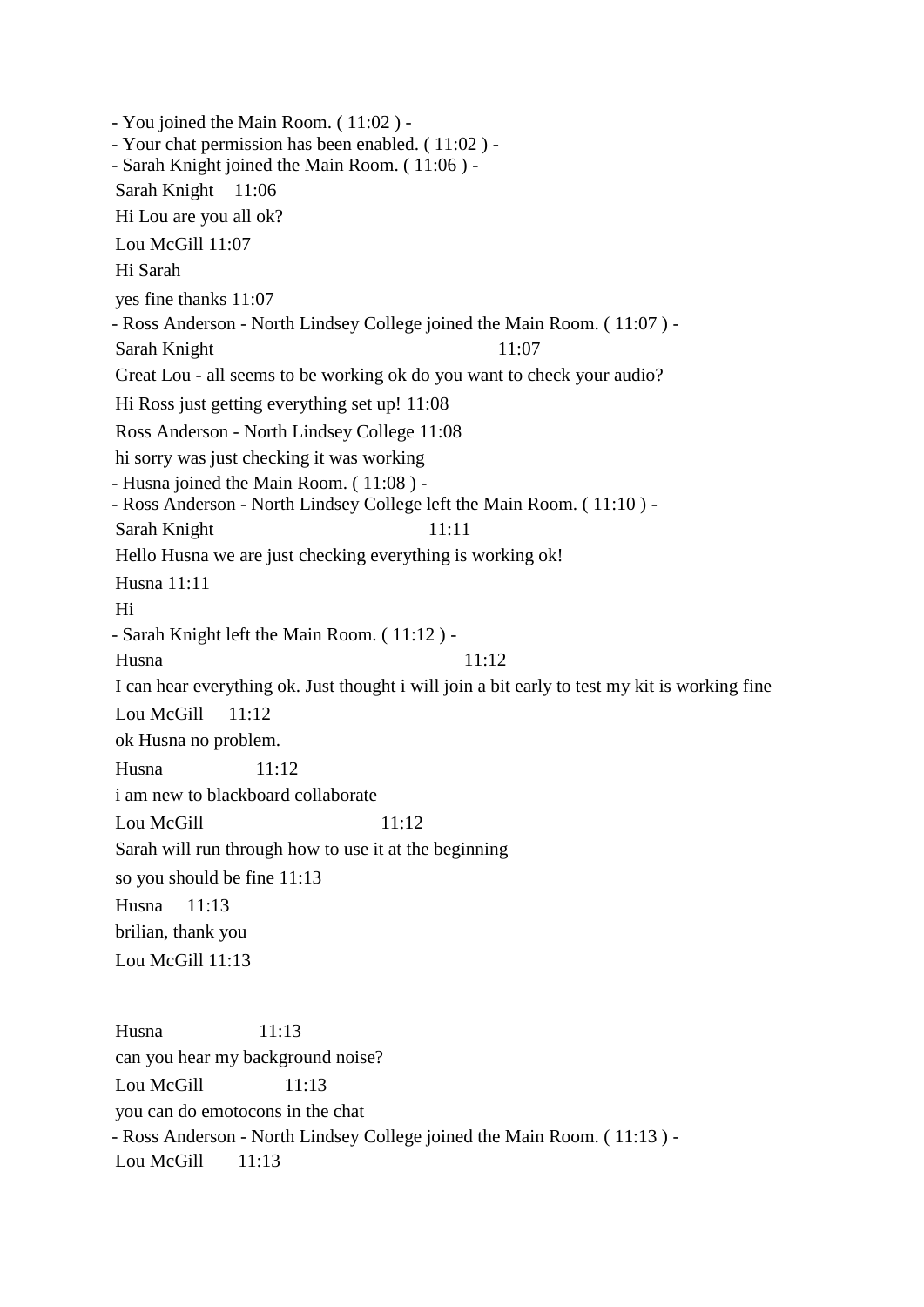no I can't hear anything. - Ross Anderson - North Lindsey College left the Main Room. ( 11:13 ) - Husna 11:13 ok good 11:14 - Jayne Holt 1 joined the Main Room. ( 11:14 ) - - Amina Begum 1 joined the Main Room. ( 11:18 ) - Husna 11:19 Sorry Sarah start time please? is it 11.30 or 12.00 - Kerry Culley joined the Main Room. ( 11:21 ) - - Katie Janota joined the Main Room. ( 11:23 ) - Lou McGill 11:25 12.30 - Helen Beetham joined the Main Room. ( 11:28 ) - - John Harrington joined the Main Room. ( 11:30 ) - Lou McGill 11:30 hi helen Helen Beetham 11:31 Hi everyone, good to see so many people here early. I'm off for an online learning essential now - a cup of tea. - Elinor Everitt joined the Main Room. ( 11:34 ) - - Rosie Ross joined the Main Room. ( 11:37 ) - - John Kendal joined the Main Room. ( 11:37 ) - - Krystina Selley 1 joined the Main Room. ( 11:43 ) - - Carlene joined the Main Room. ( 11:45 ) - - Ross Anderson - North Lindsey College joined the Main Room. ( 11:45 ) - Ross Anderson - North Lindsey College 11:46 Hello everyone - Graham Lowe joined the Main Room. ( 11:47 ) - - Emma - (Dundee) joined the Main Room. ( 11:52 ) - Ross Anderson - North Lindsey College 11:52 Hi @KerryCulley - Iain MacLaren joined the Main Room. ( 11:53 ) - - Wendy C joined the Main Room. ( 11:54 ) - - Kerry Culley left the Main Room. ( 11:55 ) - - Kerry Culley #2 joined the Main Room. ( 11:56 ) - - Jasper Shotts joined the Main Room. ( 11:56 ) - - Darrell joined the Main Room. ( 11:58 ) - - Alex Day joined the Main Room. ( 11:59 ) - Helen Beetham 12:00 Hello everyone, looking forward to getting started in half an hour or so. - Heather Price joined the Main Room. ( 12:02 ) - - Emma Furness joined the Main Room. ( 12:02 ) -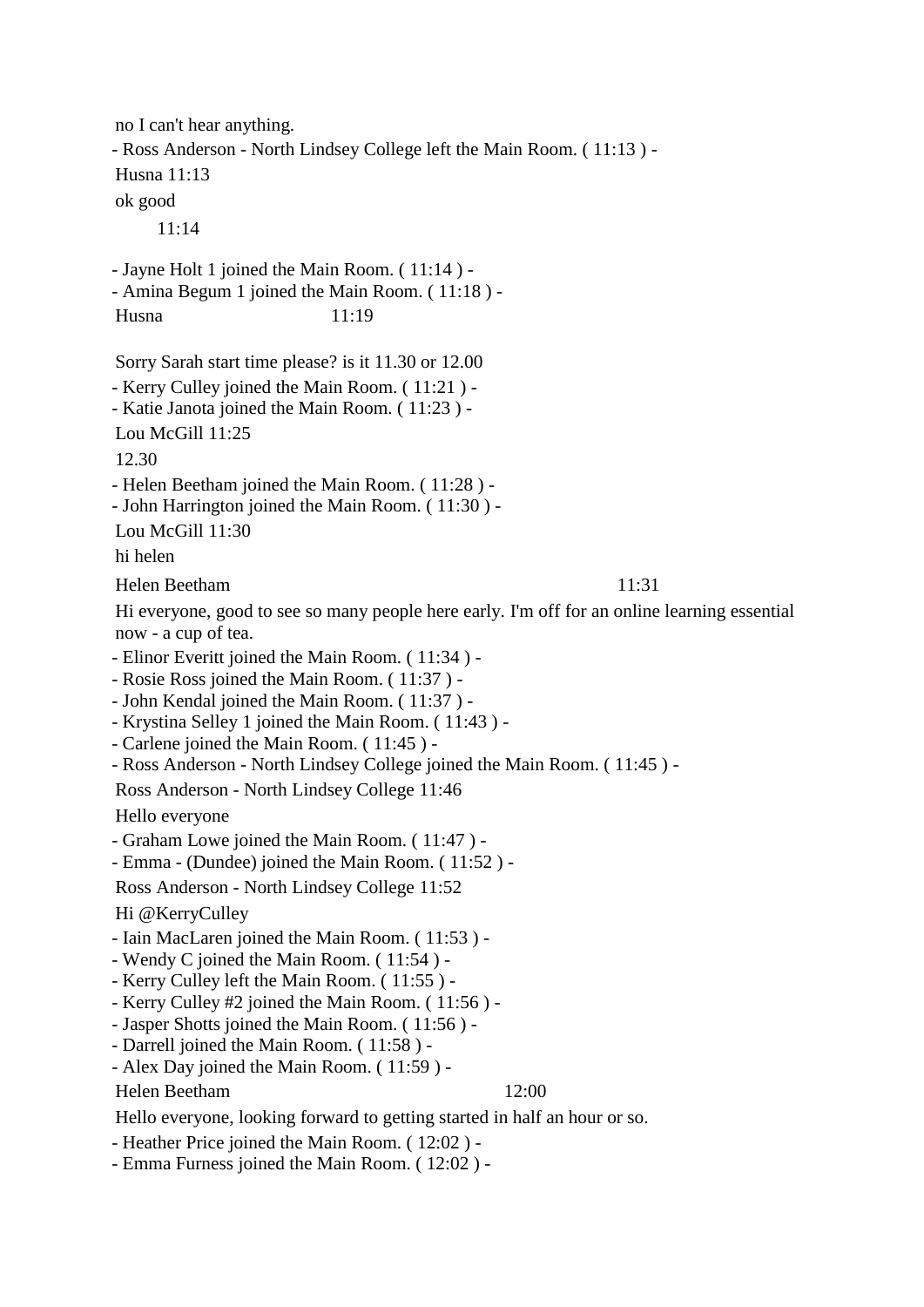- Amina Begum 1 left the Main Room. ( 12:02 ) - Iain MacLaren 12:02 hi..happy new year to all! - Amina Begum 1 joined the Main Room. ( 12:02 ) - Emma Furness 12:03 And to you! - Graham Lowe left the Main Room. ( 12:04 ) - Darrell 12:04 Hi Can I change how my name appears. I have change my profile but that does not seem to do it - Stephen joined the Main Room. ( 12:04 ) - - Andrea McHugh joined the Main Room. ( 12:04 ) - - hm joined the Main Room. ( 12:05 ) - - Graham Lowe joined the Main Room. ( 12:05 ) - - Nicki Ellis joined the Main Room. ( 12:05 ) - - Uwe Richter joined the Main Room. ( 12:06 ) - Ross Anderson - North Lindsey College 12:06 @Darell - I think its when you first sign in - Ritva joined the Main Room. ( 12:07 ) - Darrell 12:07 Yes thats right but was hoping to change it but no worries! - Antonia.Coppen joined the Main Room. ( 12:08 ) - - Megan Robertson (Aston U) joined the Main Room. ( 12:08 ) - - Lucy Wright joined the Main Room. ( 12:09 ) - - University of Suffolk joined the Main Room. ( 12:09 ) - - Manfred joined the Main Room. ( 12:11 ) - - Sarah Knight joined the Main Room. ( 12:11 ) - Sarah Knight 12:11 Hello everyone we start at 12:30 Megan Robertson (Aston U) 12:12 Hello Sarah! Happy New Year - Anna Verges (Sheffield Hallam) joined the Main Room. ( 12:12 ) - - Rachael joined the Main Room. ( 12:12 ) - - Pete Howard (Cranfield, UK) joined the Main Room. ( 12:12 ) - Sarah Knight 12:13 Hello Megan happy new year and great to have you with us! - UoBris Health Sciences TEL/TLHP joined the Main Room. ( 12:13 ) - - Tracey Bailey joined the Main Room. ( 12:13 ) - - Tracey Nunn (Cranfield University) joined the Main Room. ( 12:13 ) - - Judith W joined the Main Room. ( 12:14 ) - - George Gomes joined the Main Room. ( 12:14 ) - - Jenny Blair joined the Main Room. ( 12:14 ) - - Katalin Hanniker joined the Main Room. ( 12:14 ) - - Cameron Sharp joined the Main Room. ( 12:14 ) - - Tracey Bailey left the Main Room. ( 12:15 ) -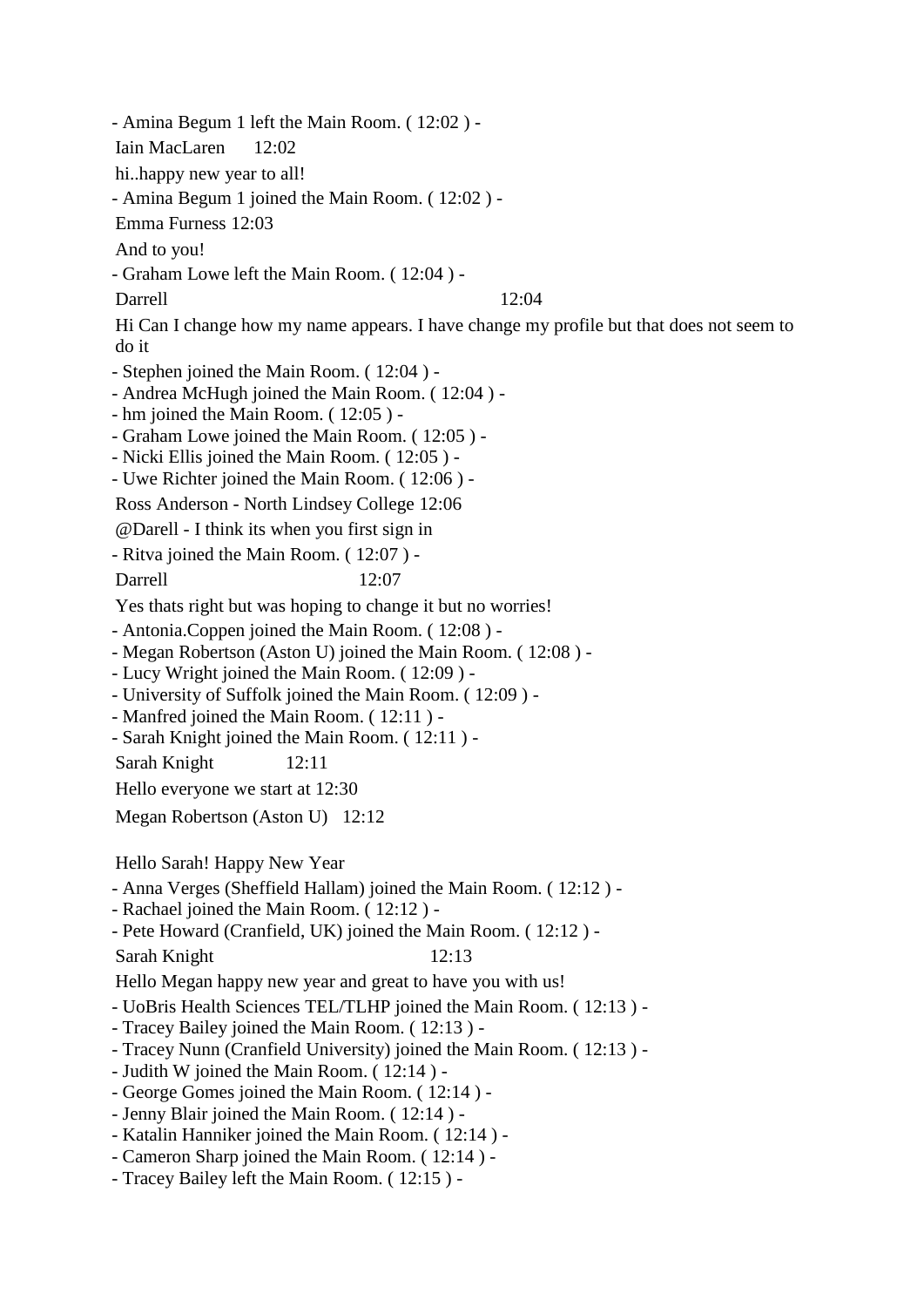- Sylvie joined the Main Room. ( 12:15 ) -
- Katalin Hanniker left the Main Room. ( 12:15 ) -
- Katalin Hanniker joined the Main Room. ( 12:15 ) -
- Pete Howard (Cranfield, UK) left the Main Room. ( 12:15 ) -
- Gill Kelly joined the Main Room. ( 12:16 ) -

Sarah Knight 12:16

hello all welcome to the webinar- we are starting at 12:30 so this is an opportunity to test your settings and audio using tools >audio set up

- Pete Howard (Cranfield, UK) joined the Main Room. ( 12:17 ) -
- Helen B 1 joined the Main Room. ( 12:17 ) -
- Claire Raistrick joined the Main Room. ( 12:17 ) -
- Emily joined the Main Room. ( 12:17 ) -
- Kris Z joined the Main Room. ( 12:17 ) -
- Alison joined the Main Room. ( 12:17 ) -
- Katrina Hall joined the Main Room. ( 12:18 ) -
- @amltaylor66 joined the Main Room. ( 12:18 ) -
- Sukhtinder joined the Main Room. ( 12:18 ) -

Sarah Knight 12:18

Hello all, whilst we wait for the session to start you might like to introduce yourselves in the chat window ie name, role and institition

- Hannah Porter joined the Main Room. ( 12:18 ) -

- Elaine 1 joined the Main Room. ( 12:18 ) -
- Michelle Crowther joined the Main Room. ( 12:18 ) -
- Mary Jacob (Aberystwyth) joined the Main Room. ( 12:18 ) -
- Sophie joined the Main Room. ( 12:19 ) -

Megan Robertson (Aston U) 12:19

I'm Megan - I look after Degree Apprentice distance learners, & am doing a PhD in distance learning too...

- Ross Ward (University of Edinburgh) joined the Main Room. ( 12:19 ) -

Jenny Blair 12:19

Jenny Blair. eLearning Advisor. Robert Gordon University, Aberdeen.

Amina Begum 1 12:19

Hi, Amina Begum, Digital Learning Coach at Gloucestershire College

Mary Jacob (Aberystwyth) 12:19

Hi Sarah, I'm e-learning advisor at Aber Uni

 $@$  amltaylor 66 12:19

Hi everyone Amanda Taylor Senior Lecturer University of Central Lancashire @amltaylor66 on Twitter

- Marilu 1 joined the Main Room. ( 12:19 ) -

Hannah Porter 12:20

Hi, Hannah Porter, information librarian at Southampton Solent University - will be joined by other colleagues from 1230

Rachael 12:20

Hi - Rachael Adair (Lincoln College) Head of Library and Guidance

- sally joined the Main Room. ( 12:20 ) -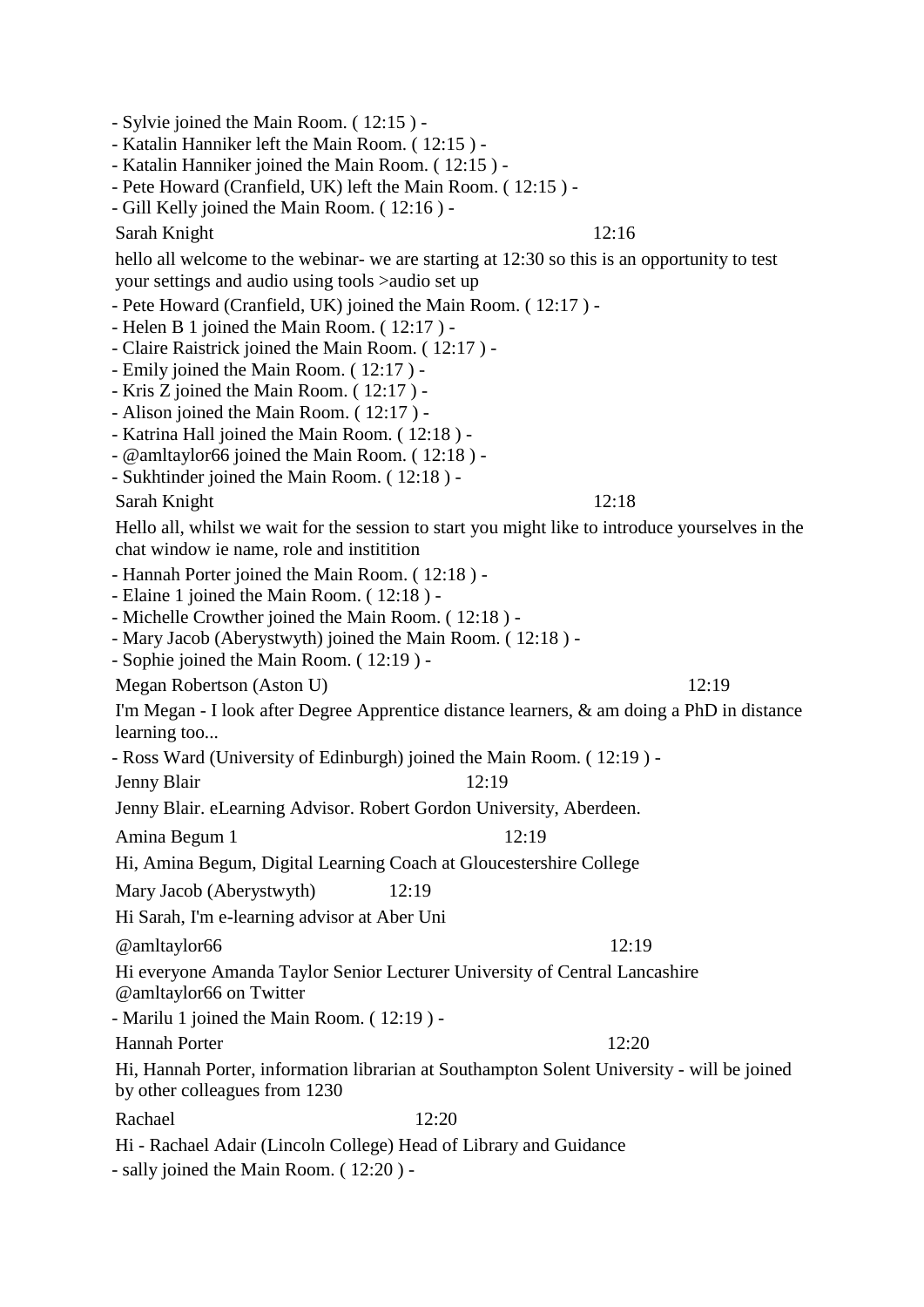- Susanne Cullen (University of Nottingham) joined the Main Room. ( 12:20 ) - Krystina Selley 1 12:20 Hi all, I am a Juniour Learning technologist at UWE - hannah 1 joined the Main Room. ( 12:20 ) - Husna 12:21 Hi Husna Ahmed ( Gloucestershire College) Digital Learning Coach UoBris Health Sciences TEL/TLHP 12:21 Hi everyone, James Lepoittevin - University of Bristol, Health Sciences TEL team (will be joined by colleagues shortly) Sukhtinder 12:21 Sukhtinder - Enhancing Learning through (ELT) Tech project officer DMU - Christine P joined the Main Room. ( 12:21 ) - Iain MacLaren 12:21 Hi. I work at the National University of Ireland, Galway and coordinate the All Aboard project [\(http://allaboardhe.org\)](http://allaboardhe.org/) - sarah 1 joined the Main Room. ( 12:21 ) - Cameron Sharp 12:21 Cameron Sharp, a placement student with the Digital Learning Solution Team at Queen's University Belfast Sukhtinder 12:21 Can I ask if this session is being recorded please? - Clare joined the Main Room. ( 12:21 ) - - que joined the Main Room. ( 12:21 ) - - Celeste McLaughlin joined the Main Room. ( 12:21 ) - Emma - (Dundee) 12:22 Sukhtinder - I'm guessing so, as there's a link in the reminder email with where it's going to be. Ross Anderson - North Lindsey College 12:22 Ross Anderson - North Lindsey College, E-Learning Ambassador Kris Z 12:22 Thank you Sarah Helen Beetham 12:22 Yes it is recorded - the link will be available afterwards - Gerard Ross joined the Main Room. ( 12:22 ) hannah 1 12:22 Afternoon, Hannah from Lincolnshire. Ilt Facilitator Sukhtinder 12:22 okay as I may need to leave earlier than planned - thanks all Jasper Shotts 12:22 Jasper Shotts Senior Lecturer University of Lincoln Ross Anderson - North Lindsey College 12:22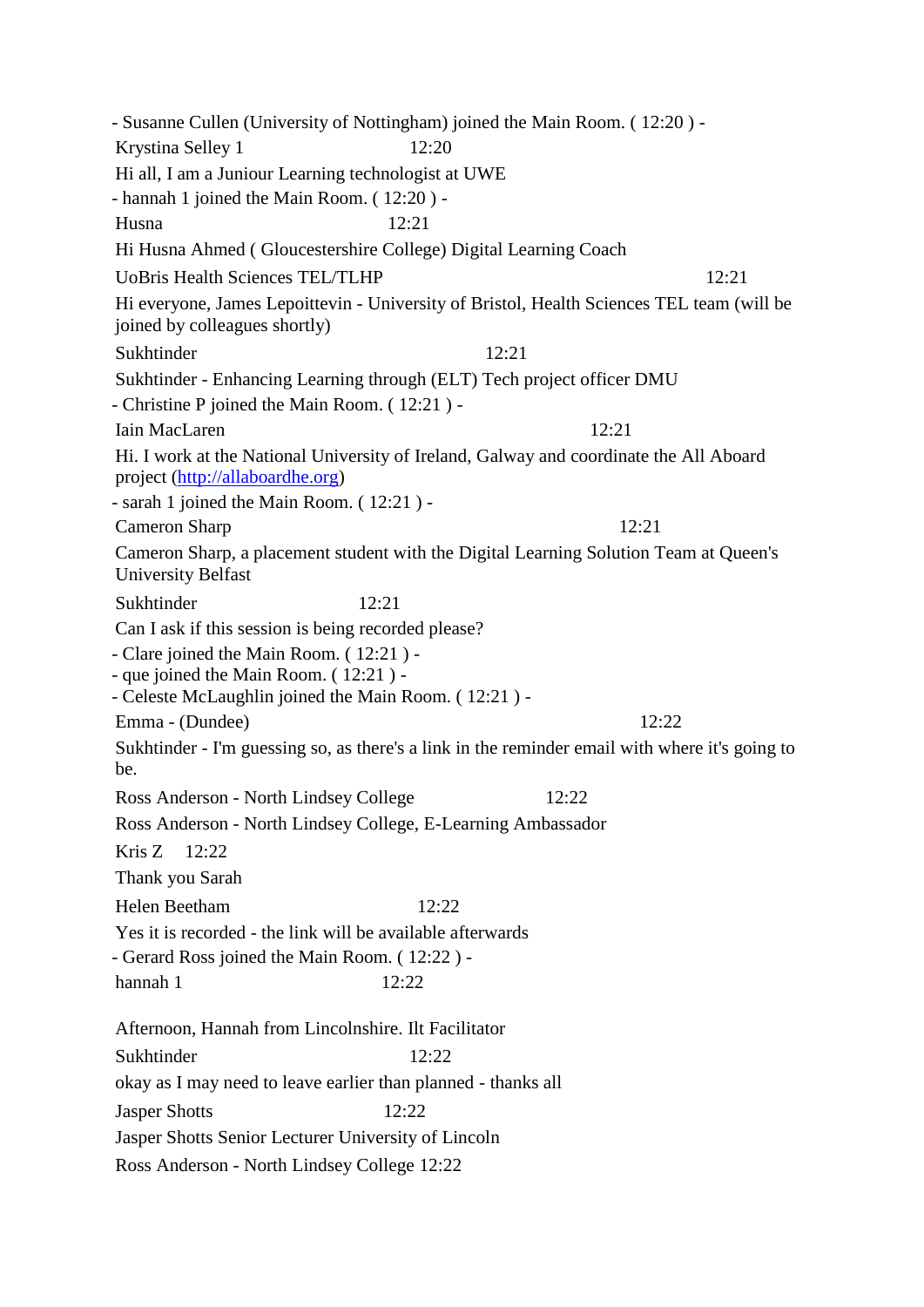Hi @Hannah! Sylvie 12:22 Hi all, I am an online learning administrator at SOAS, in London Katalin Hanniker 12:22 Katalin Hanniker - development editor, University College of Estate Management. Emily 12:22 Hi, I'm Libraries & eLearning Manager at Hull College Sarah Knight 12:22 Hello all great to see just a range of instititions represented here! Ross Anderson - North Lindsey College 12:22 Hi @Emily! Emma - (Dundee) 12:23 Emma Duke-Williams from Dundee - an Educational Technologist (though was a lecturer at Portsmouth in the past, so you might have seen me from there before) University of Suffolk 12:23 Aaron Burrell - Digital Learning Systems Manager and David Mullett - Digital Learning Opportunities Manager, in the conference room at the University of Suffolk - Aine MacNeill joined the Main Room. ( 12:23 ) - Sarah Knight 12:23 Thanks Lou! - John Wright joined the Main Room. ( 12:23 ) - Emma - (Dundee) 12:23 Yep, I ca here you find. Darrell 12:23 Darrell Brooks, PL Student expeience Pharmacy & Biomed UClan Emma - (Dundee) 12:23 fine, even. Graham Lowe 12:23 Hi there. I'm Graham Lowe - Deputy Head (Learning Technology) in CELT at BCU. - Lita joined the Main Room. ( 12:23 ) - Emma Furness 12:23 Hi all! Im Emma, the Learning Services Team Lead at Great Yarmouth College in Norfolk - Fran Thornton joined the Main Room. ( 12:23 ) - - Simon (Exeter College) joined the Main Room. ( 12:24 ) - Ross Ward (University of Edinburgh) 12:24 Ross Ward - Learning Technology Advisor for University of Edinburgh. Sarah Knight 12:24 Welcome Graham good to have you with us! Aine MacNeill 12:24 Hi all, I am Aine MacNeill and Instructional Design Consultant in Ulster University - Audrey.gregory@keytraining.co.uk joined the Main Room. ( 12:24 ) -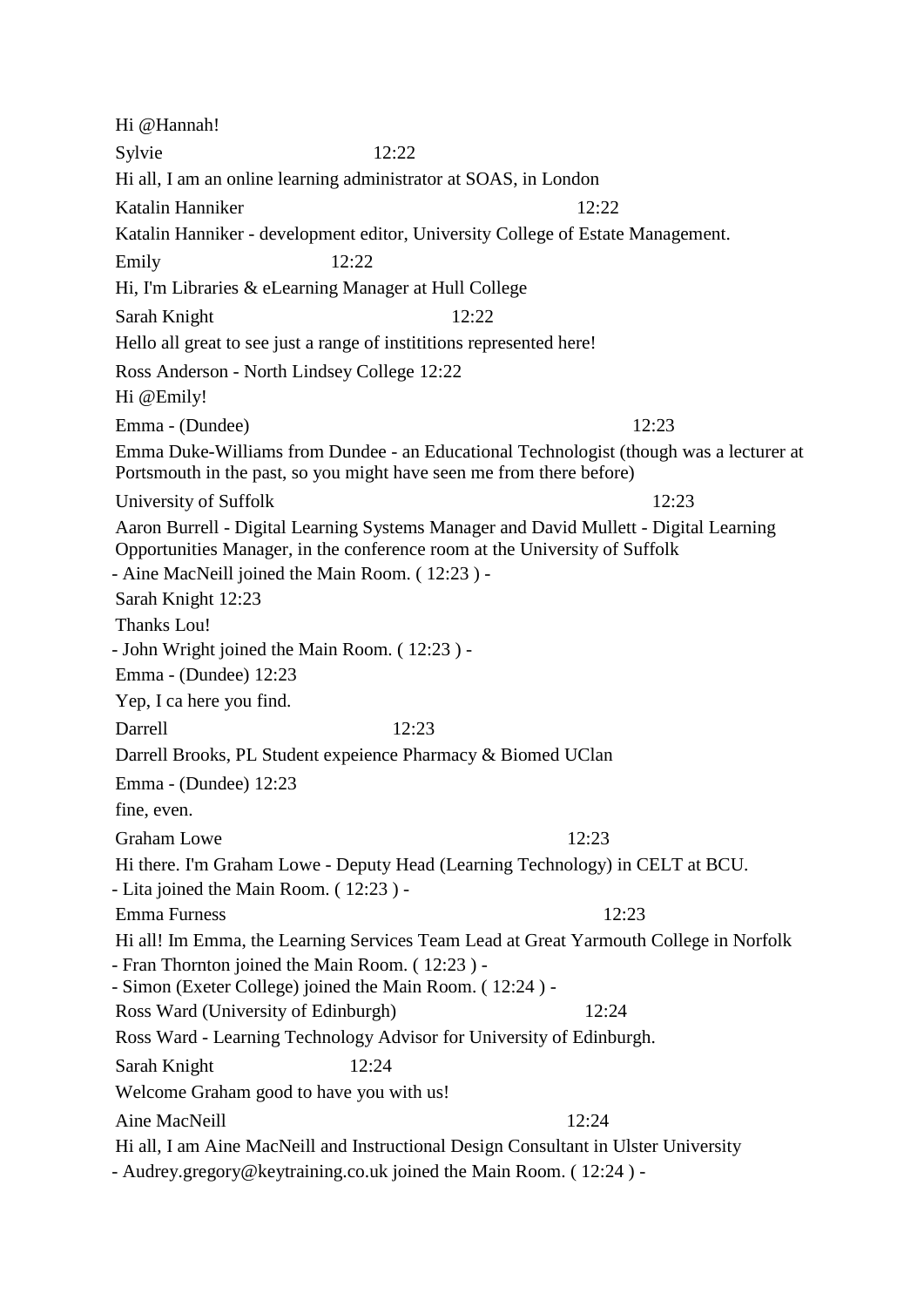- Sarah Donohoe joined the Main Room. ( 12:24 ) - - JS joined the Main Room. ( 12:24 ) - - Louise joined the Main Room. ( 12:24 ) - - Amparo Lallana joined the Main Room. ( 12:24 ) - - Jane Edwards joined the Main Room. ( 12:25 ) - - Amparo Lallana left the Main Room. ( 12:25 ) - - Andrew joined the Main Room. ( 12:26 ) - - Tom Archer joined the Main Room. ( 12:26 ) - - Georgina Parsons joined the Main Room. ( 12:26 ) - Helen Beetham 12:26 Hello Aine and a shout out to everyone I know (as they used to say) - hannah 1 left the Main Room. ( 12:26 ) - - Rosie Hare joined the Main Room. ( 12:26 ) - - Ros at DMU joined the Main Room. ( 12:26 ) - - hannah 1 joined the Main Room. ( 12:26 ) - - Elodie joined the Main Room. ( 12:26 ) - - Karen F joined the Main Room. ( 12:26 ) - - Andy (Reading) joined the Main Room. ( 12:26 ) - - Jo Parker joined the Main Room. ( 12:26 ) - Uwe Richter 12:26 I'm Uwe Matthias Richter, Academic Lead: Distance and Online Learning at Anglia Ruskin University and also teach the PGCert L&T in HE online. Helen Beetham 12:26 Also great to see a range of roles - e-learning, library, student support, academic... - Steve Rowett, UCL joined the Main Room. ( 12:26 ) - - Heather joined the Main Room. ( 12:27 ) - Christine P 12:27 Hi, I'm Christine Percival, I work at Lancaster University as the Digital Fluency Manager for ISS. - Rachel joined the Main Room. ( 12:27 ) - Stephen 12:27 Hi all - I'm Stephen Webb, Head of TEL at Portsmouth University sally 12:27 hi I'm Sally, education consultant and belonging nowhere! - Rachel Temple joined the Main Room. ( 12:27 ) - - E lando joined the Main Room. ( 12:27 ) - - Amparo Lallana #2 joined the Main Room. ( 12:27 ) - Emma - (Dundee) 12:27 Hi Stephen! Helen Beetham 12:27 Depending on your version of collaborate and screen size you might want to pull out the

chat window and enlarge it. It's going to be lively I feel!

Lita 12:27

My name is Lita. I work for Leic Adult Learning and work with apprentices and trainees. I'm a blended learning tutor and teach Functional Skills ICT and English.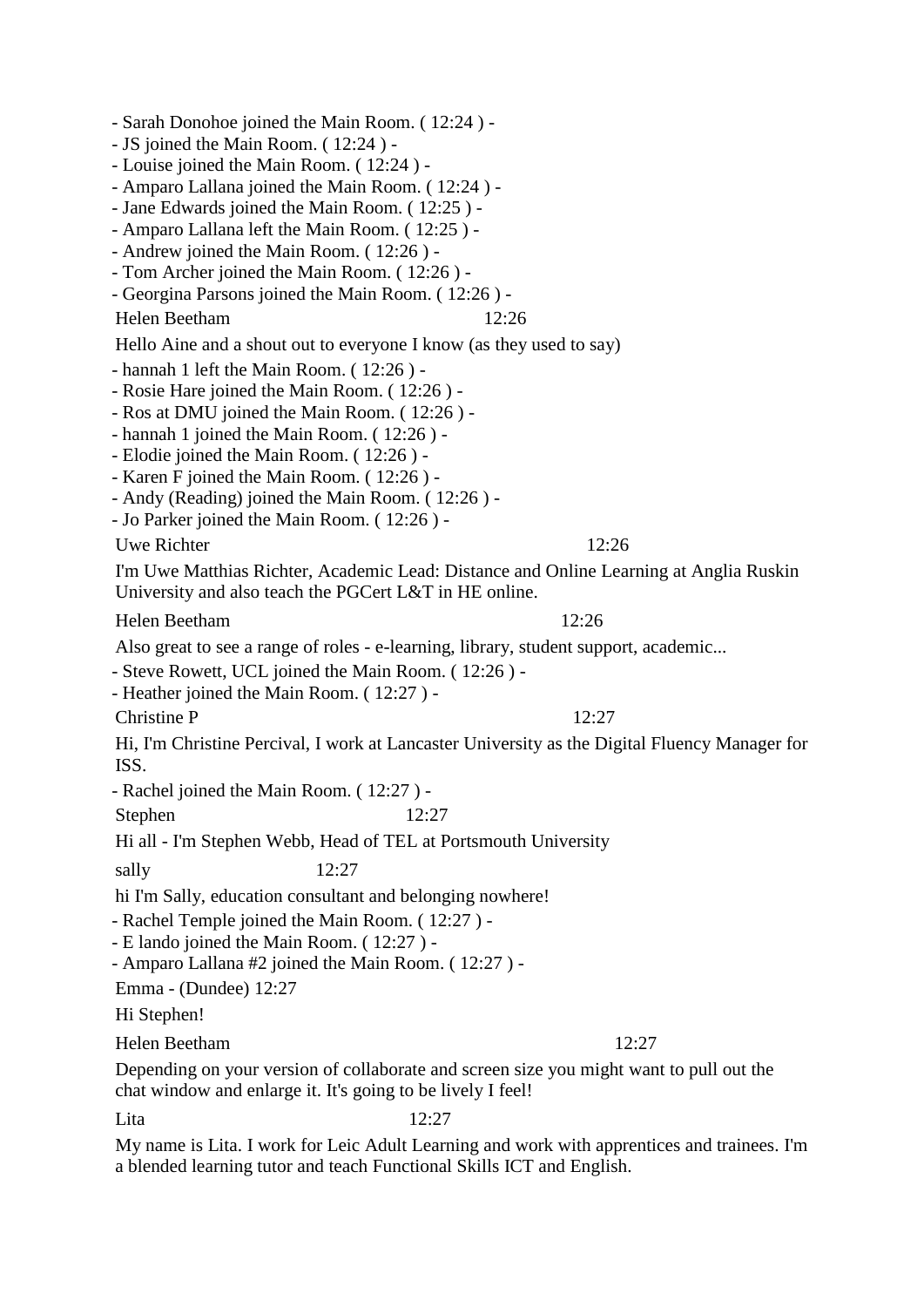- Audrey joined the Main Room. ( 12:27 ) que 12:27 Hi, I am Que from Anglia Ruskin University responsible for elearning content design and development for distance learning development services. Celeste McLaughlin 12:27 Hi all, Celeste McLaughlin, Head of Academic Development for Digital Education at the University of Edinburgh - Chris Chapman (Exeter College) joined the Main Room. ( 12:27 ) - Sarah Knight 12:27 Thank you for continuing to share your roles in the chat window Lucy Wright 12:27 Hi all, Lucy Wright, Organisational Development Co-ordinator at University of the Arts London Stephen 12:27 Hi Emma - Happy New Year! Hope it's not too cold up there! Manfred 12:27 Hi, Manfred Gschwandtner, Faculty Liaison Librarian (Health and Business) Canterbury Christ Church University Andy (Reading) 12:27 I'm Andy Turner, TEL Applications Manager at the University of Reading Megan Robertson (Aston U) 12:28 Sally, you belong here with folk who are interested in enhancing learning! - Stuart Hepplestone (SHU) joined the Main Room. ( 12:28 ) - Helen B 1  $12:28$ Hi, I'm Helen, managing student support for online distance learners at teh University of Leeds John Wright 12:28 My name's John I'm a librarian at the University of South Wales. - Sheila MacNeill joined the Main Room. ( 12:28 ) - - Bonnie joined the Main Room. ( 12:28 ) - Susanne Cullen (University of Nottingham) 12:28 Hello! I'm Susanne from University of Nottingham sally 12:28 thanks Megan! Sheila MacNeill 12:28 Hi Everyone Alex Day 12:28 Hi,Alex Day, Director of Adult & HE at Peter Symonds College in Winchester. Steve Rowett, UCL 12:28 Good afternoon all, I'm Steve Rowett at UCL JS 12:28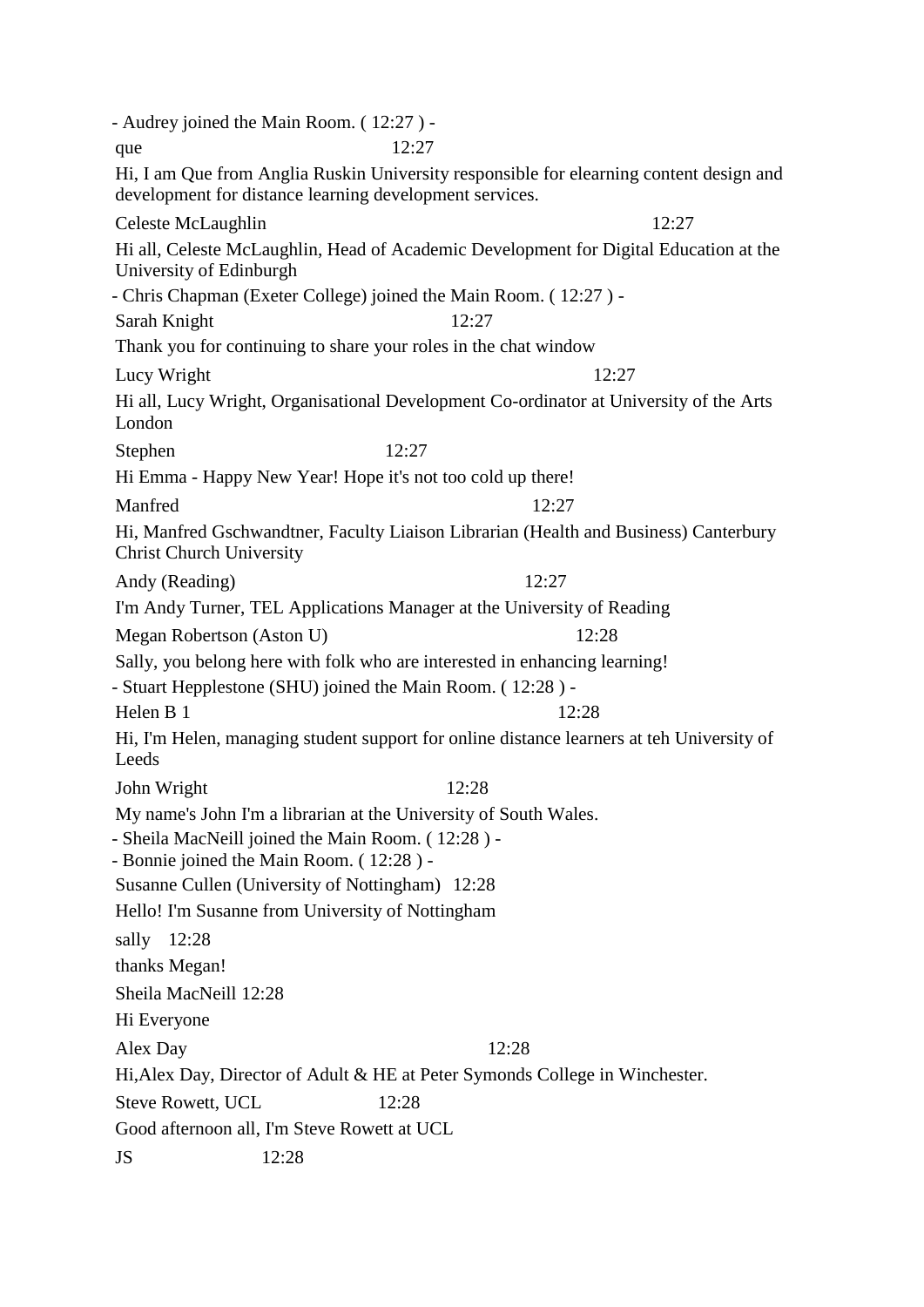Hi I'm Jonathan Street, course/learning designer at Studygroup Wendy C 12:28 Hi, I'm Wendy, a web developer at Cranfield University - Isobel Gordon joined the Main Room. ( 12:28 ) - Ritva 12:28 Hi all, I'm Ritva Miikki, information specialist at National Institute for Health and Welfare, Finland Audrey 12:28 Hello I'm Audrey from the University of Hertfordshire - Pete Lonsdale (Keele) joined the Main Room. ( 12:28 ) - Jane Edwards 12:28 I'm Jane, ex-Jisc, currently looking for work! - Daniel Clark joined the Main Room. ( 12:28 ) - Helen Beetham 12:28 We are over 100 participants! Just to repeat that if you haven't done so you might want to pull out and enlarge the chat window so it's a little easier to follow. Sheila MacNeill 12:28 Hi I'm Sheila MacNeill from Glasgow Caledonian Aine MacNeill 12:29 Great turn out!! - Matt Mobbs 1 joined the Main Room. ( 12:29 ) - Sarah Knight 12:29 Great to see such a range of roles represented and different countries too! - Tim Rose 1 joined the Main Room. ( 12:29 ) - Chris Chapman (Exeter College) 12:29 Hi, I', Chris Chapman, VLE Developer @ Exeter College - Adam Blackwood 1 joined the Main Room. ( 12:29 ) - - Julien joined the Main Room. ( 12:29 ) - Jo Parker 12:29 Jo from the Open University Library (waves) Antonia.Coppen 12:29 Hi All, I'm a Curriculum and Work Related Learning Officer at the University of Exeter. - Rose joined the Main Room. ( 12:29 ) - - sean\_pryor joined the Main Room. ( 12:30 ) - Helen Beetham 12:30 Hello everyone! Lovely to see names/faces old and new. Lou McGill 12:30 Hi all Sarah Donohoe 12:30 Hi Sarah Donohoe Digital Education Leader at Stocxkport College - david.chegwidden joined the Main Room. ( 12:30 ) -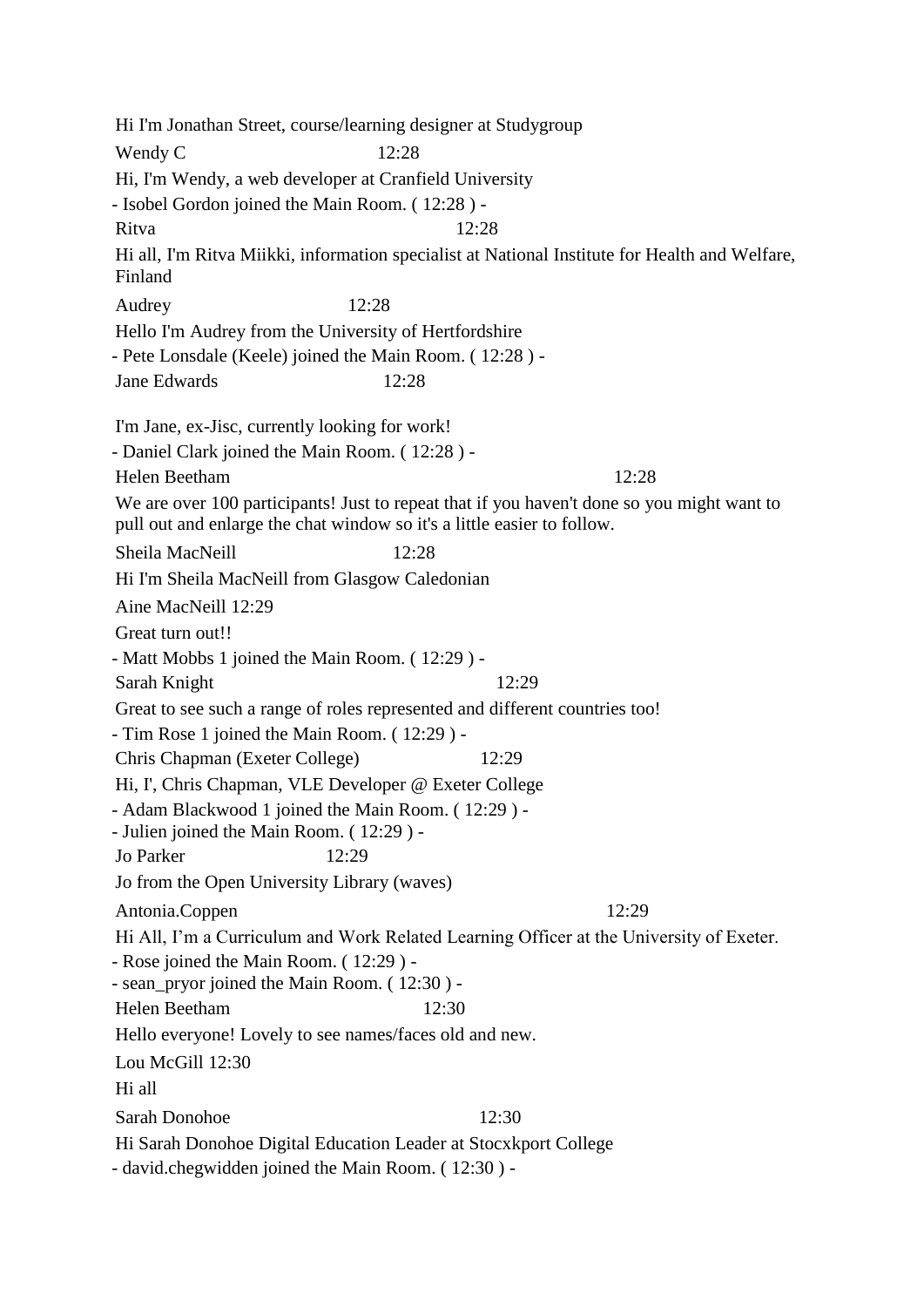Emma - (Dundee) 12:30

Helen - I tried to detach the chat panel - it let me, but then I couldn't find it anywhere! Eventually had to find the "return to default layout to relocate it.

- Amanda Jefferies joined the Main Room. ( 12:30 ) -

- Rick J 1 joined the Main Room. ( 12:30 ) -

- Anna Ch joined the Main Room. ( 12:30 ) -

- Roz Hall joined the Main Room. ( 12:30 ) -

- helen walmsley-smith joined the Main Room. ( 12:30 ) -

Helen Beetham 12:30

Sorry emma Well done for working it out and welcome back!

- Gavin Seaton 1 joined the Main Room. ( 12:31 ) -

E lando 12:31

I am Elisabetta .currrenlty looking for a new role!

- Nicola 3 joined the Main Room. ( 12:31 ) -

Emma - (Dundee) 12:31

@Stephen, chilly, but sunny

- Linda Amrane-Cooper joined the Main Room. ( 12:31 ) -
- Louise W joined the Main Room. ( 12:31 ) -
- Susi P joined the Main Room. ( 12:31 ) -
- Cath Fenn (University of Warwick) joined the Main Room. ( 12:31 ) -

- Emma Procter-Legg joined the Main Room. ( 12:31 ) -

Stephen 12:31

@Emma chilly and sunny is better than what we have!

- Kim New College joined the Main Room. ( 12:31 ) -

- Joe Wilcox joined the Main Room. ( 12:31 ) -

## Helen Beetham 12:31

Hello everyone who has just joined us, do feel free to introduce yourself in the chat window - name and role

- Ruth joined the Main Room. ( 12:32 ) -

Steve Rowett, UCL 12:31

All sounding very clear here Sarah.

- Ian Taylor joined the Main Room. ( 12:32 ) -
- Helen Rea 1 joined the Main Room. ( 12:32 ) -
- Carol Higgison joined the Main Room. ( 12:32 ) -
- Lina Petrakieva (GCU) joined the Main Room. ( 12:32 ) -
- Uzma joined the Main Room. ( 12:32 ) -
- Malcolm Murray (Durham) joined the Main Room. ( 12:32 ) -
- Lynne Gordon joined the Main Room. ( 12:32 ) -
- Ella Mitchell joined the Main Room. ( 12:32 ) -
- Emma Purnell joined the Main Room. ( 12:32 ) -
- Peter Beaumont joined the Main Room. ( 12:32 ) -
- Amanda joined the Main Room. ( 12:32 ) -

Sukhtinder 12:33

Has the audio started?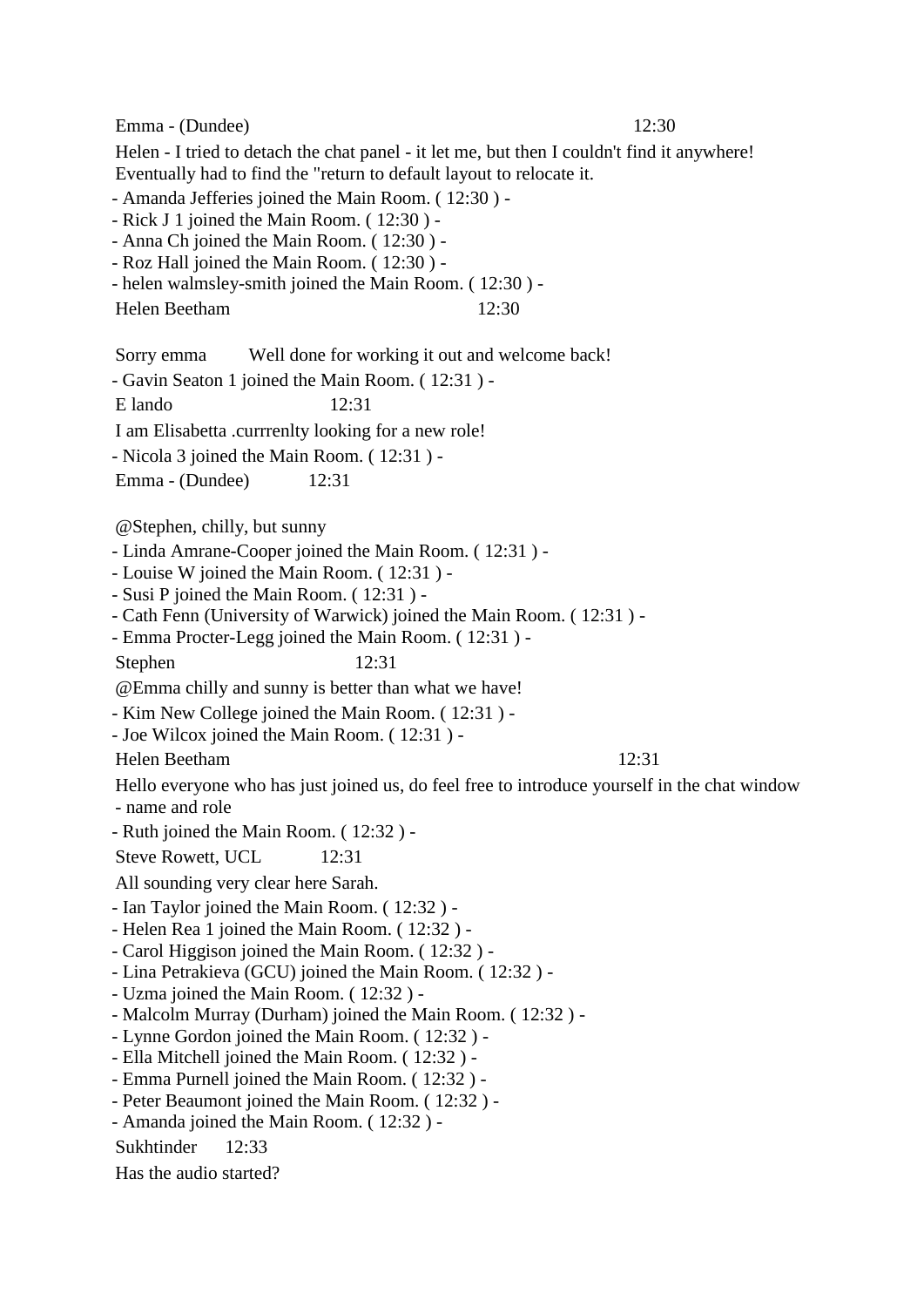- Chris / Tim - Bath Spa Uni joined the Main Room. ( 12:33 ) - Helen Beetham 12:33 Brief loss - sorry everyone. - Mark @ Bedfordshire joined the Main Room. ( 12:33 ) - Heather Price 12:33 Yes - are you having problems - Cori joined the Main Room. ( 12:33 ) - Sukhtinder 12:33 I'll check my end was working fine on checking - Tom Archer left the Main Room. ( 12:33 ) - - Lesley joined the Main Room. ( 12:33 ) - - Duncan Belk joined the Main Room. ( 12:33 ) - Lina Petrakieva (GCU) 12:33 Can you put the link to the discussion board here? Helen Beetham 12:33 Please keep microphones and video buttons closed. - Helen R 1 joined the Main Room. ( 12:33 ) - - Esther joined the Main Room. ( 12:34 ) - - Ian Briggs joined the Main Room. ( 12:34 ) - - sue watling 1 joined the Main Room. ( 12:34 ) - Megan Robertson (Aston U) 12:34 Put the recorder on!!!! Uwe Richter 12:34 Is there sound? Gill Kelly 12:34 Hi Everyone - I am an Educational Developer at Queen's Univrsity Belfast Helen Beetham 12:34 Hello Megan, we will be recording once we get beyond the opening 'how to' slides Ross Anderson - North Lindsey College 12:34 Try moving the audio slider in the audio video window first Aine MacNeill 12:34 Hi Gill! - Cheryl Howells joined the Main Room. ( 12:34 ) - - Jack Sutherst 1 joined the Main Room. ( 12:34 ) - Uwe Richter 12:34 Got it - Fiona Murray joined the Main Room. ( 12:34 ) - Kerry Culley  $#2$  12:34 hi @ross anderson, see you at BETT Jane Edwards 12:34 i don't see a poll? Gill Kelly 12:35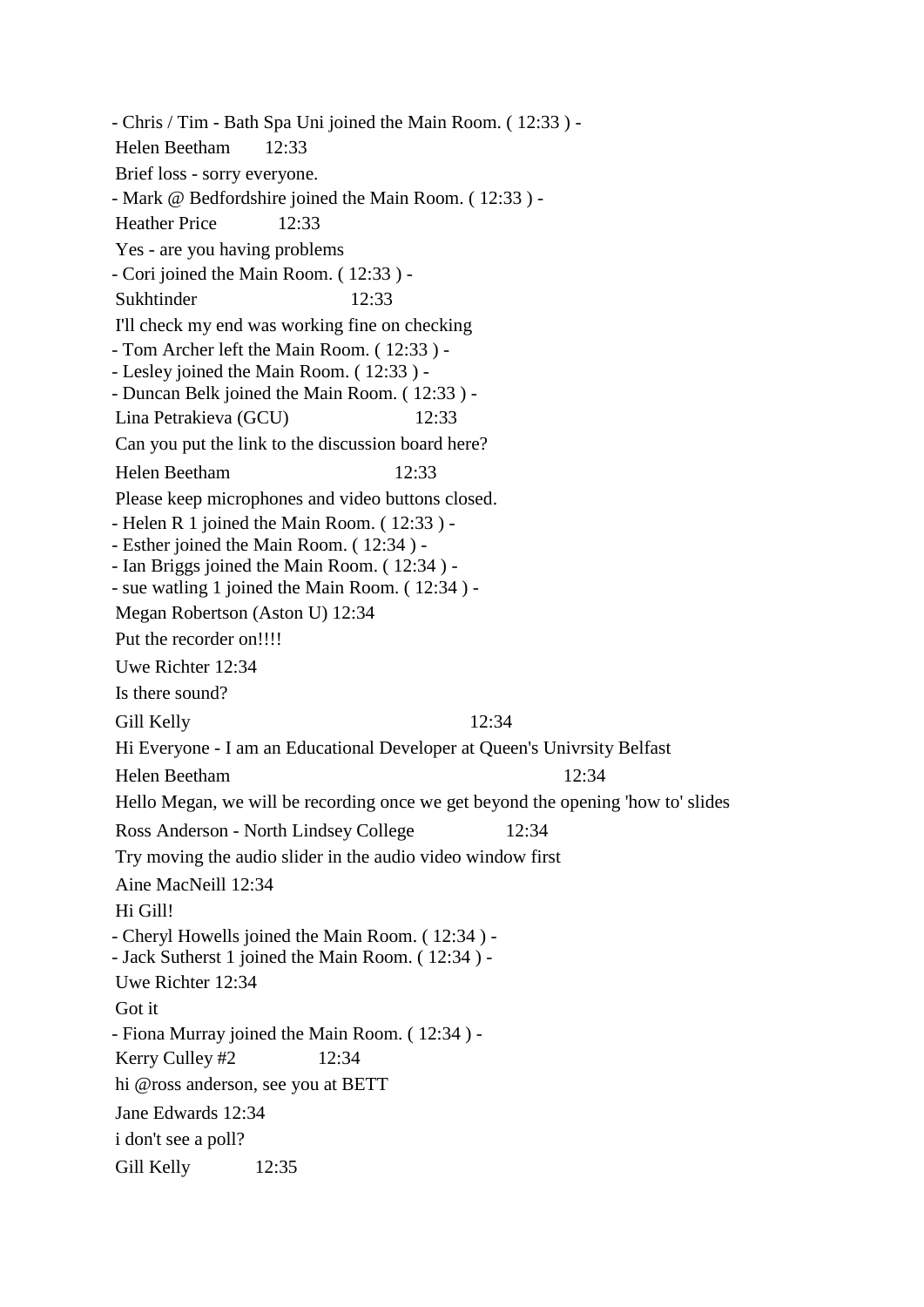Hi Aine - pleased to see you! - Tara Durham joined the Main Room. ( 12:35 ) - Ros at DMU 12:35 Have multiple roles... Ruth 12:35 nor can i - Marc joined the Main Room. ( 12:35 ) - Helen Beetham 12:35 The poll is the small lettter a in the participants panel. You shoud be able to click there and select Megan Robertson (Aston U) 12:35 I do all of these things - hard to decide! - Emma joined the Main Room. ( 12:35 ) - Heather Price 12:35 @Jane - use the drop down letter next to the hand icon Amparo Lallana #2 12:35 I am developing a course that i will also teach! - SBS TEL Team joined the Main Room. ( 12:35 ) - - Paul Richardson (Jisc) joined the Main Room. ( 12:35 ) - Amparo Lallana #2 12:35 so A & B apply... Helen Beetham 12:35 @Megan thank you. Lots of hybrid roles in this space. Mark @ Bedfordshire 12:35 I'm Head of Learning Tech @ Bedfodshire - Paul Richardson joined the Main Room. ( 12:35 ) - Fiona Murray 12:35 Just joined... Fiona Murray - Subject Librarian here! Bonnie 12:35 Multimedia content developer, NUI, Galway Ella Mitchell 12:35 Hi I am an Educational Support Manager in a library service at Imperial College - Sarah 2 joined the Main Room. ( 12:35 ) sean\_pryor 12:35 Sean Pryor, Market Research Manage at Pearson. Rosie Hare 12:35 Ahh I think I missed the original request to intrroduce myself. I'm a Technology Enhanced Learning Advisor at York St John University. Clare 12:36 Clare - like Sally I am independent but interested in this work. Tara Durham 12:36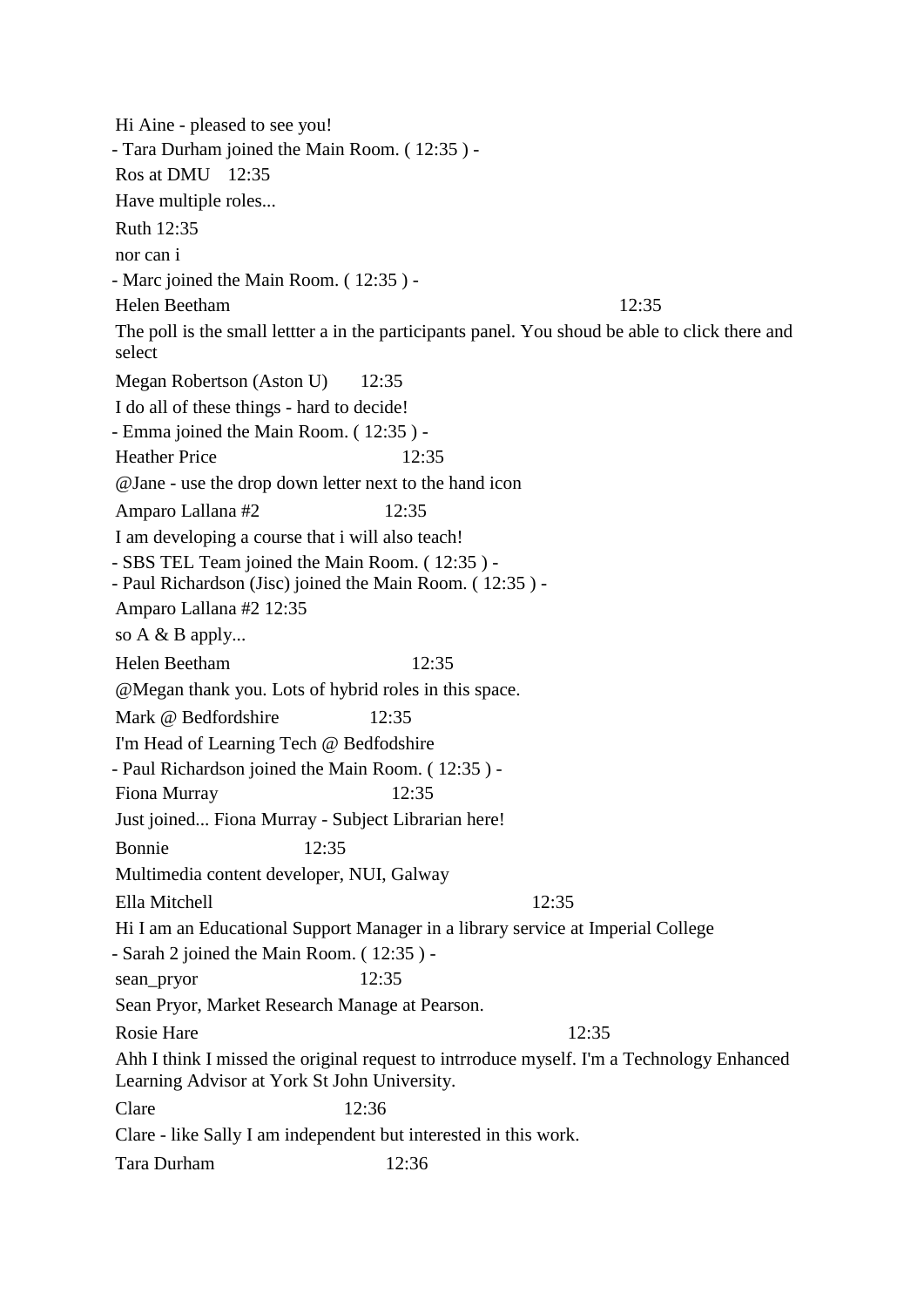hi i'm Digital Inclusion Manager at Shipley College Louise  $12:36$ Hi I'm Louise from University of Hertfordshire. I run an online module Heather Price 12:36 Please use the option that BEST describes you, even if you feel you fall under more than one Marilu 1 12:36 B - Karen Green 2 joined the Main Room. ( 12:36 ) - Sarah 2 12:36 a Kerry Culley #2 12:36 Kerry Culley and her elearning team from Furness College Roz Hall 12:36 Hi everyone. Roz Hall, learning technologies and skills manager Helen R 1  $12:36$ I work in Digital Capabability at Sheffield Hallam Marc 12:36 Hi I am Marc from London South Bank University Mary Jacob (Aberystwyth) 12:36 really all of them! Rachel 12:36 HI, I'm Rachel Maxwell, Head of Learning and Teaching Development at Northampton SBS TEL Team 12:36 Hi we are the technologically enhanced learning team from the Business School at Sheffield Hallam Emma Purnell 12:36 Hi all, Emma Purnell. Senior Learning Technologist at Plymouth University Matt Mobbs 1 12:36 Hello, I'm a Learning Technologist at the University of Leicester Emma 12:36 Hello, I'm Emma. Technology Enhanced Learning advisor at York St John Helen Rea 1 12:36 Hi I'm Helen and I am an Associate Learning Technologist at the University of Chichester Tim Rose 1 12:36 Tim Rose - Head of Technology Enhanced Learning at Abingdon & Witney College Julien 12:36 Hi I'm Julien from Exeter College Roz Hall 12:36 University of Chichester Amparo Lallana #2 12:36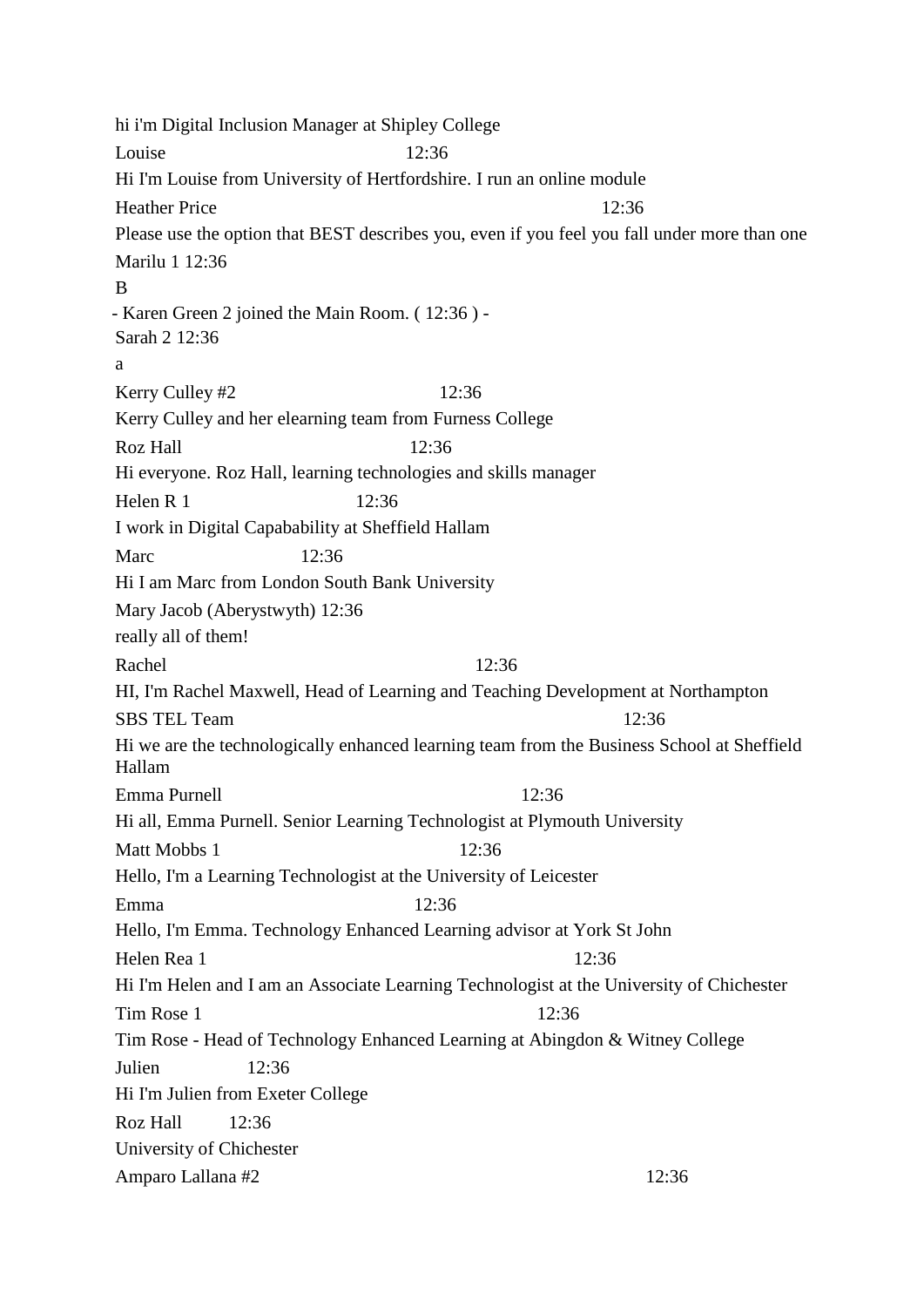Hi I'm Amparo Lallana, curently novice on online teaching and needing to develop a course. Jayne Holt 1 12:36 Hi I'm Jayne and responsible for learning technologies at Walsall Amanda 12:36 Hi I'm Amanda and I work at a private liberal arts university, teaching digital literacy & **EAP** Marc 12:36 Head of Digitally Enhanced Learning Judith W 12:36 Hi I'm Judith from the Universirt of Nottingham Nicola 3 12:36 Hi. I'm Nicola, Library Services Coordinator, heading the Subject Librarian team at Exeter College. Cheryl Howells 12:36 Educational Developer Uni of Wolverhampton sue watling 1 12:37 Hello All Sue Watling - academic TEL advisor - University of Hull Linda Amrane-Cooper 12:37 hello I am strategic educational consultant working at the University of London International Programmes. Stuart Hepplestone (SHU) 12:37 Stuart Hepplestone - Senior Lecturer Digital Capability, Sheffield Hallam Fran Thornton 12:37 Hi I'm Fran Thornton, eLearning Development Officer at Swansea University Gavin Seaton 1 12:37 Hi, I am a Technical Learning Support Officer for Leicestershire Adult Learning. I manage E-Learning and Technical Support for the service - adewale aboaba joined the Main Room. ( 12:37 ) - Kim New College 12:37 Hi I'm Kim Aling, Learning Technologist at New College Swindon and an OU lecturer George Gomes 12:37 Hello all, I'm George from East Berskhire College in the role of Director of Curriculum Lou McGill 12:37 [http://digitalstudent.jiscinvolve.org](http://digitalstudent.jiscinvolve.org/) Malcolm Murray (Durham) 12:37 Malcolm Murray, eLearning manager at Durham University Ian Taylor 12:38 Hi all. Learning Technologist and Music Tech lecturer at New College Swindon. - Jitse 1 joined the Main Room. ( 12:38 ) - - Natalie Parnis joined the Main Room. ( 12:38 ) -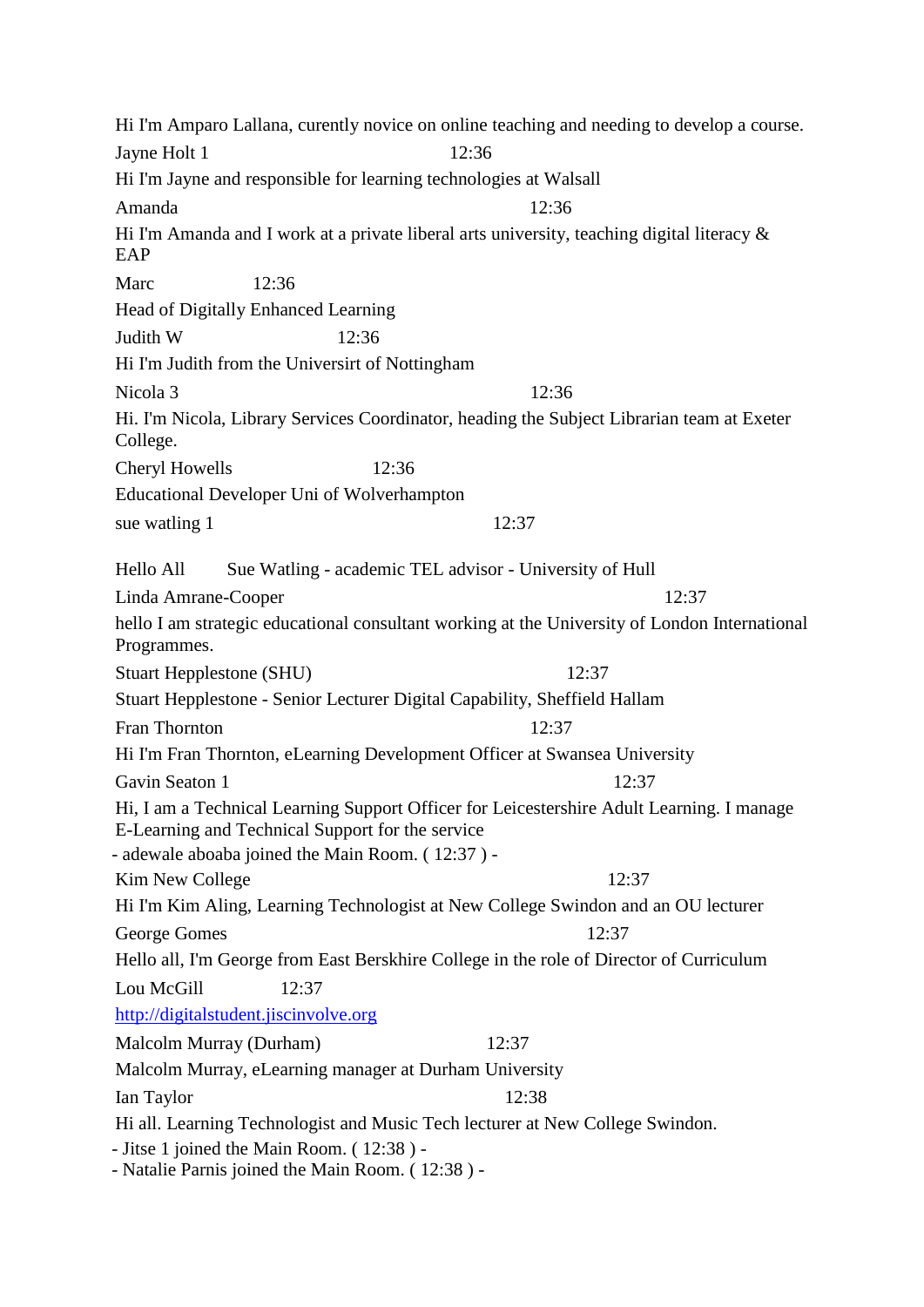Katie Janota 12:38 Katie Janota - Senior Learning Designer at Cranfield University Heather Price 12:38 <https://www.jisc.ac.uk/guides/scaling-up-online-learning> Paul Richardson (Jisc) 12:38 Ji I am Paul Richardson, Account Manager at Jisc (Wales): <https://www.jisc.ac.uk/staff/paul-richardson> - John Harrington left the Main Room. ( 12:39 ) - Helen Beetham 12:39 Welcome to everyone! Amazing to have such a diverse group - I wish there was a collaborate room for having a drink together... Lynne Gordon 12:39 SL radiotherapy & oncology at uni of herts. looking to improve/enhance postgrad distance learning modules Aine MacNeill 12:39 lol - Kirsty joined the Main Room. ( 12:39 ) - - Chris Green joined the Main Room. ( 12:39 ) - Lesley  $12:39$ Hi all, Lesley Sadler - TEL Content Developer & Trainer at East Kent College Lina Petrakieva (GCU) 12:39 Lina Petrakieva - Academic Development Tutor (ICT), Glasgow Caledonian University - Paul Richardson left the Main Room. ( 12:40 ) - Pete Lonsdale (Keele) 12:40 Hi all, I'm Learning Technology Manager at School of Nursing and Midwifery, Keele University Gerard Ross 12:40 Hi, I'm Gerard Ross, Digital Usability Engineer, Office for Digital Learning, Ulster University Sarah Knight 12:40 You can view the outputs from the original Digital Student projects from [http://digitalstudent.jiscinvolve.org](http://digitalstudent.jiscinvolve.org/) - Aileen 1 joined the Main Room. ( 12:41 ) - - Stirling Uni 1 joined the Main Room. ( 12:41 ) - Sarah Knight 12:41 Online learners scoping study [https://digitalstudent.jiscinvolve.org/wp/files/2016/07/Online-learners-study-scoping-and](https://digitalstudent.jiscinvolve.org/wp/files/2016/07/Online-learners-study-scoping-and-commentary.pdf)[commentary.pdf](https://digitalstudent.jiscinvolve.org/wp/files/2016/07/Online-learners-study-scoping-and-commentary.pdf) - Karen Green 2 left the Main Room. ( 12:42 ) - - Uzma left the Main Room. ( 12:42 ) - - JonN 1 joined the Main Room. ( 12:42 ) - - Uzma joined the Main Room. ( 12:42 ) - Sarah Knight 12:43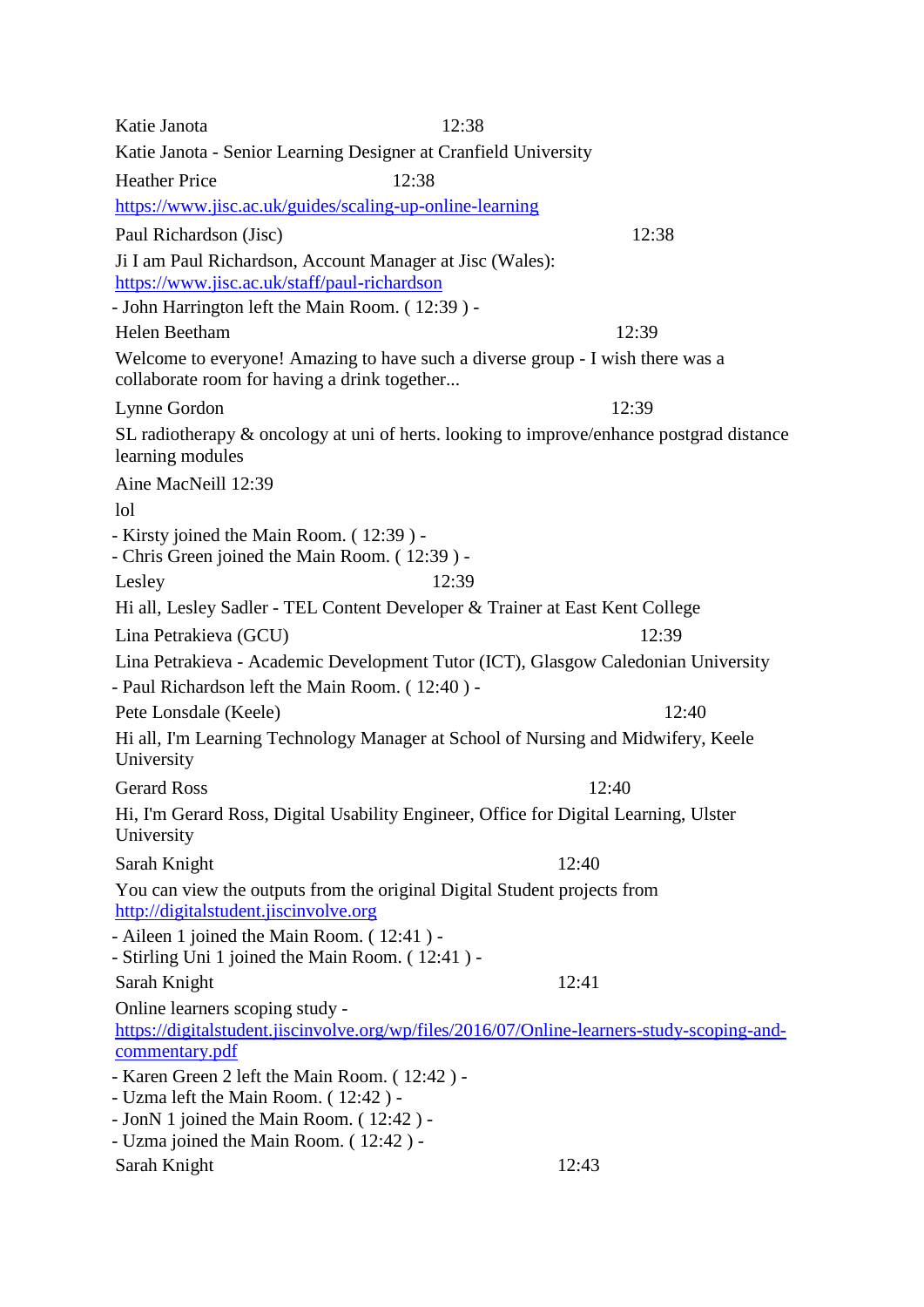Zotero online library [https://www.zotero.org/groups/online\\_learner\\_expectations\\_and\\_experience/items](https://www.zotero.org/groups/online_learner_expectations_and_experience/items) Bibliography [https://digitalstudent.jiscinvolve.org/wp/files/2016/08/OnlineLearnerStudyBibliograph](https://digitalstudent.jiscinvolve.org/wp/files/2016/08/OnlineLearnerStudyBibliography.pdf) 3 [y.pdf](https://digitalstudent.jiscinvolve.org/wp/files/2016/08/OnlineLearnerStudyBibliography.pdf)  $12:4$ - Jacky MacMillan 2 joined the Main Room. ( 12:43 ) - - Karen Green 3 joined the Main Room. ( 12:44 ) - Jacky MacMillan 2 12:44 Sorry I'm late ! - Esther left the Main Room. ( 12:44 ) - - Esther joined the Main Room. ( 12:44 ) - Sarah Knight 12:44 Welcome Jacky session is being recorded so you can access all later - Paul Richardson (Jisc) left the Main Room. ( 12:44 ) - - Paul Richardson (Jisc) joined the Main Room. ( 12:44 ) - - Karen Green 3 left the Main Room. ( 12:44 ) - Sarah Knight 12:44 #OLsuccess forum - <http://olsuccess.loumcgill.co.uk/forums/forum/online-learning-success/> #OLSuccess report <https://digitalstudent.jiscinvolve.org/wp/files/2016/07/OLsuccessweekReport.pdf> Jacky MacMillan 2 12:44 THanks Sarah - Fran joined the Main Room. ( 12:45 ) - - Elodie left the Main Room. ( 12:45 ) - - Mehnaz joined the Main Room. ( 12:45 ) - - Ian Briggs left the Main Room. ( 12:45 ) - - Angelina Popova joined the Main Room. ( 12:46 ) - Ross Anderson - North Lindsey College 12:46 Some really interesting key points there. Especially the life stages and emotional/motivational factors - Diane joined the Main Room. ( 12:46 ) - Emma - (Dundee) 12:46 Sorry, Lou, I accidentally requested to join that zotero group - was trying to work out the easiest way to bookmark it! - Ian Briggs #2 joined the Main Room. ( 12:46 ) - Lou McGill 12:46 no probs emma Megan Robertson (Aston U) 12:46 Also get confusion between enjoyment and achievement when looking at 'success' - Elodie joined the Main Room. ( 12:47 ) - - Clare 1 joined the Main Room. ( 12:47 ) sally 12:49 Absolutely Megan: what is success? different things to different people Lou McGill  $12:50$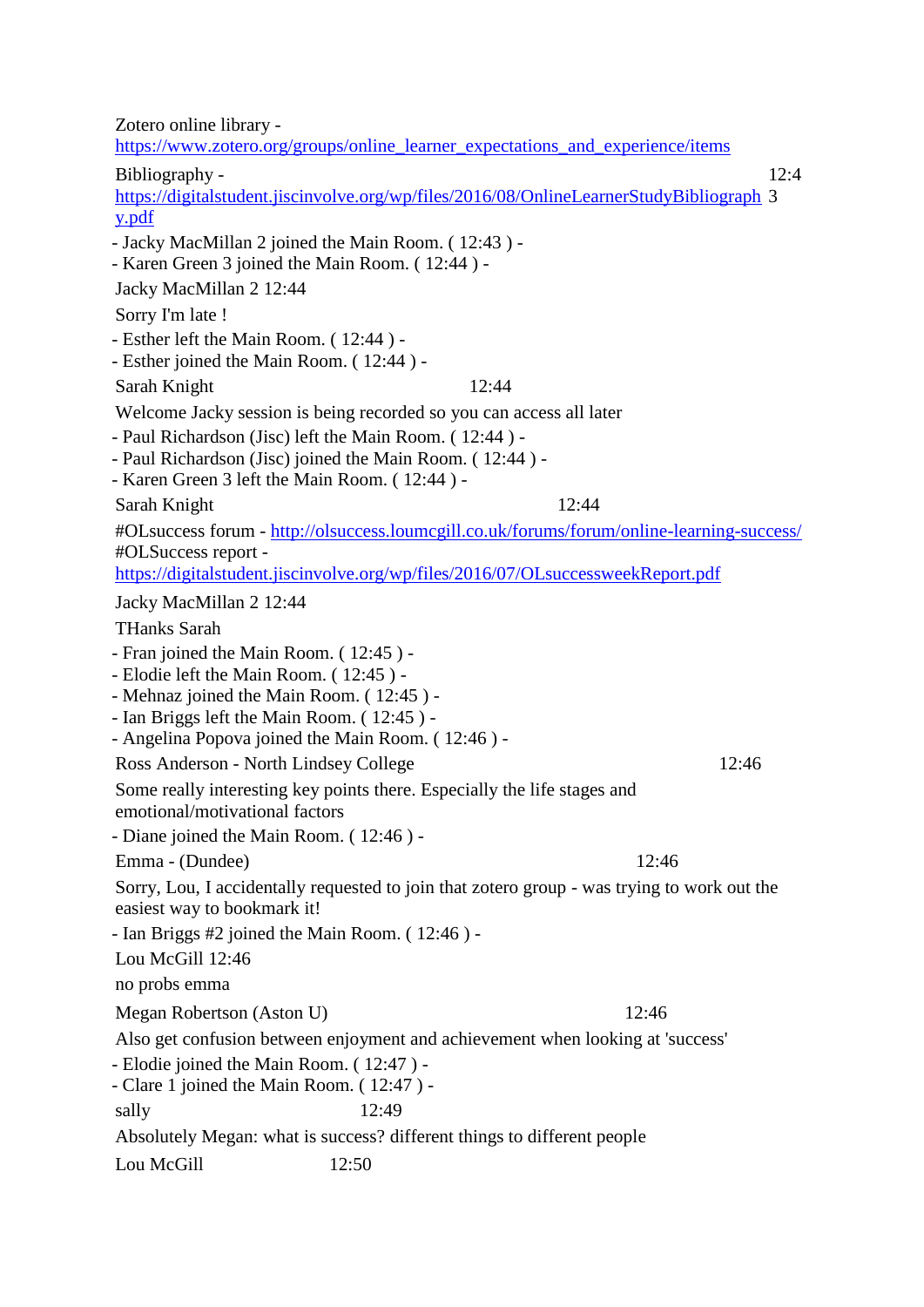yes agree - we do discuss this in the report Adam Blackwood 1 12:50 @Emma (Dundee) - I use Pocket to bookmark across all platforms. Megan Robertson (Aston U) 12:50 Most literature defines 'success' as 'satisfaction with the course' - I want to know how well they do! - Angelique 1 joined the Main Room. ( 12:50 ) - - Fiona joined the Main Room. ( 12:50 ) - Susi P 12:50 Q what is the key difference between a professional pg lerner Sarah Knight 12:50 @Sally and Megan - we as staff may have different views on what success looks like compared to our learners - Cori left the Main Room. ( 12:50 ) - Emma - (Dundee) 12:50 @Adam - me too (well, combination of Diigo & Pocket, but was hoping to link it directly to Zotero itself, to save the opening in a separate tool Susi P 12:51 Q what is the key difference between a professional pg learner and an online learner? sally 12:51 I have been learner and provider so that makes for an interesting combination - Sukhtinder left the Main Room. ( 12:51 ) - Lou McGill 12:51 sally they can be both at the same time - JVD joined the Main Room. ( 12:52 ) - Uwe Richter 12:52 Q @Susi - extention difference between learning which is mandatory and voluntary Lou McGill 12:52 sorry susi they can be both at the same time Lynne Gordon 12:52 interesting q susi. I hasver lesrners who have to do modules to prgress their careers, not because they wnat to do the modules. so they are career not learning motivated. a bit of a paradox! Sheila MacNeill 12:52 @sally -they can be one and the same Lynne Gordon 12:52 excuse sp - I am a useless typist!! Susi P 12:53 if we are preparing our online learners, what are our main concerns? - Sarah 2 left the Main Room. ( 12:53 ) - - Liz Chester 2 joined the Main Room. ( 12:53 ) -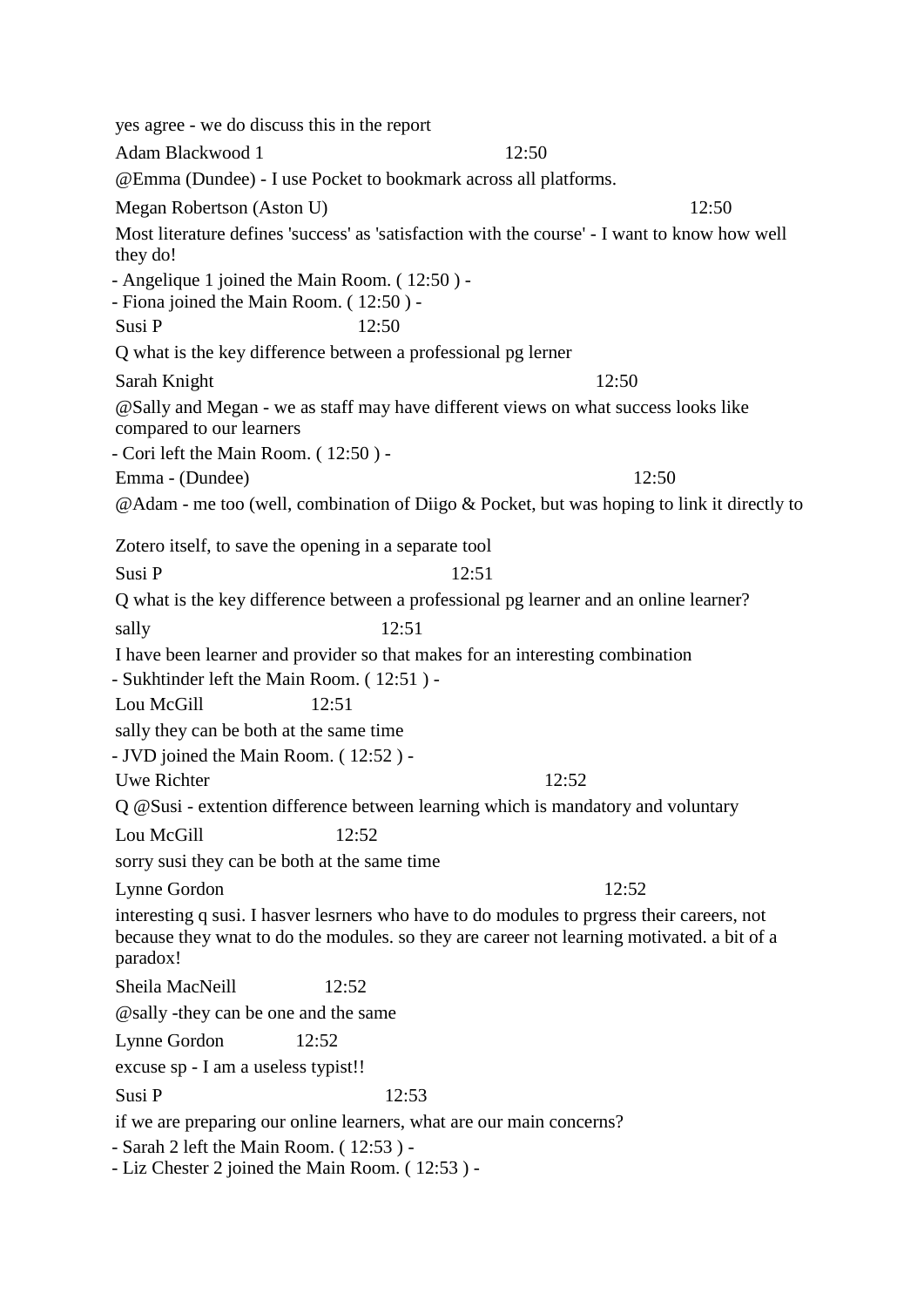Lou McGill 12:53 susi - I will talk a bit about this later Susi P 12:53 thanks Lou - Kris Z left the Main Room. ( 12:54 ) - - Kris Z joined the Main Room. ( 12:54 ) - Amanda Jefferies 12:54 Q: To be a successful online learner they need to already be a successful learner especially online, so how can we scaffold beginner online learners? Uwe Richter 12:55 Q: I would be interest to hear more about collaborative learning onlne - importance, how enabled / facilitated, pitfalls, etc. Jane Edwards 12:55 time management is key - Donna Hyland 1 joined the Main Room. ( 12:55 ) - Jasper Shotts 12:55 Q being proactive seems to be a key feature - what might course designers do to help online learners assess themselves in this area? Emma - (Dundee) 12:55 Q: Related to Amanda's question - how you then do that sensitiviley, so that those that are relatively experienced, are still able to participate in those vital early starges, without feeling it's time wasting (for them) Megan Robertson (Aston U) 12:55 @Uwe - that;'s what my PhD topic is.. Lou McGill  $\qquad \qquad$  12:55 amanda - we do consider this in the report and have some resources that might help with these questions at the end... Amanda Jefferies 12:56 Good to hear, i hoped it would be there as it seemed rather a circular argument Sheila MacNeill 2:57 all relates to confidence of online tutors/teachers too and personal preferences - for example I don't really like discussion forums so tend not to use them Kim New College 12:57 @Uwe We do a fair bit of online collaborative learning at the OU, eg shaarng research, peer review. - Mark @ Bedfordshire left the Main Room. ( 12:57 ) - - carolh 3 joined the Main Room. ( 12:57 ) - Antonia.Coppen 12:58 Is there any research on the willingness to adopt and use different formats (visual/ audio / text) of online learning linked to MBTI and learning preferences? Thanks. - Georgina Parsons left the Main Room. ( 12:58 ) - Emma - (Dundee) 12:58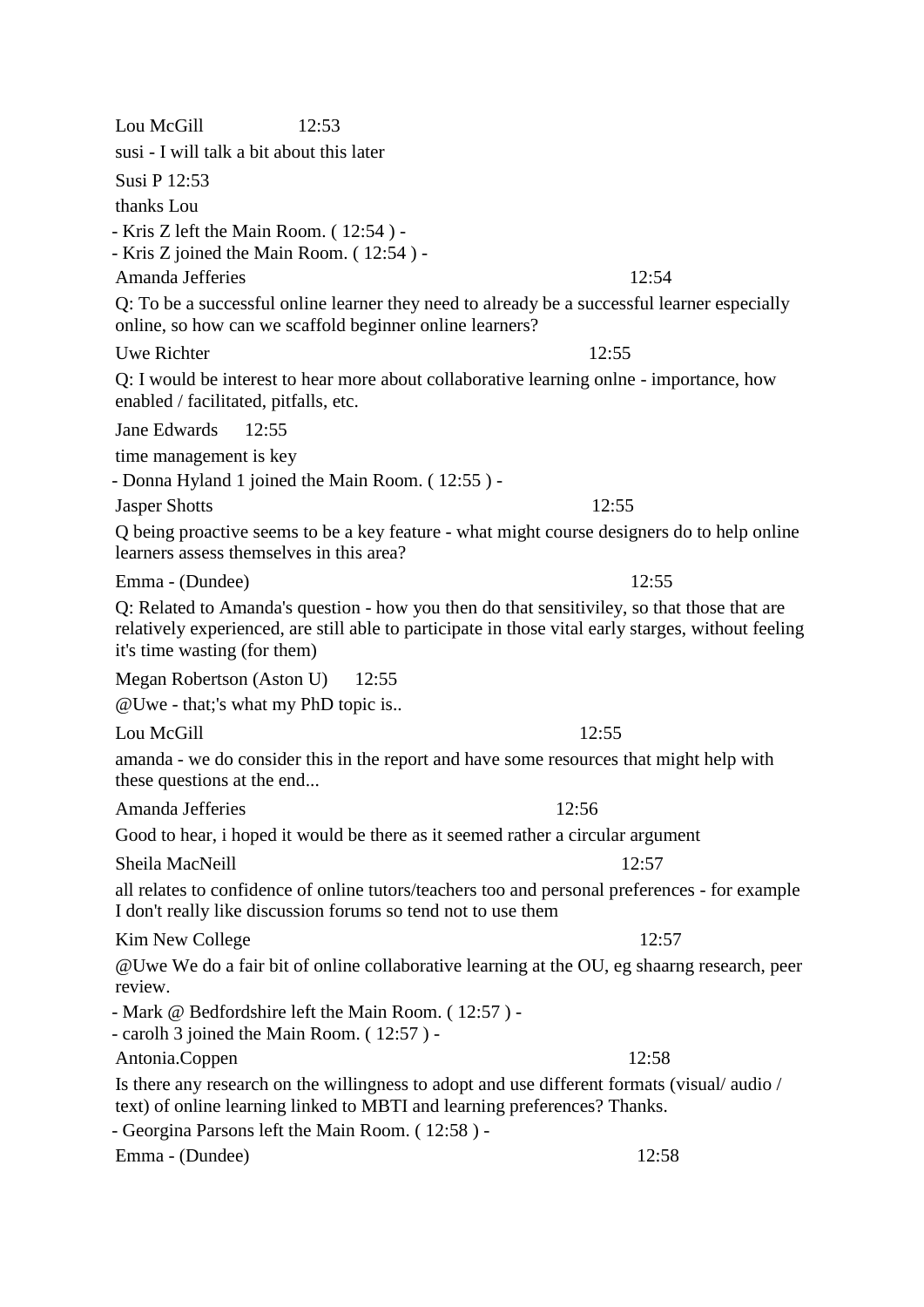Sheila - as in, you don't use them when you're learning, or you try to minimise their use in the courses you run? @amltaylor66 12:58 Ty Colleagues... off to teach will catch up with the recording later today Uwe Richter 12:58 @ Kim - thanks, yes I am aware of some of OU's work in this area but would welcome pointers to resources/references on this topic - @amltaylor66 left the Main Room. ( 12:58 ) - Sheila MacNeill 12:58 bit of both - but more the latter and I know my own bias informs my interactions/recommendations to staff I support - Aurelie Owens joined the Main Room. ( 12:59 ) - - Kris Z left the Main Room. ( 12:59 ) - Sarah Knight 12:59 Thanks for all the questions we will pause at the end of this section and respond to the questions Emma - (Dundee) 12:59 I know what you mean; when we were using SecondLife with students, I had to really motivate myself to use it & sound very encouraging to students, even though I wasn't really that keen on it. Gill Kelly 12:59 This affective aspect is very interesting and I am sorry to have to leave to go to another meeting. Many thanks and I will pick up with the recording - Gill Kelly left the Main Room. ( 13:00 ) - - Kris Z joined the Main Room. ( 13:00 ) - - John Wright left the Main Room. ( 13:00 ) - Megan Robertson (Aston U) 13:00 Reinforced by the fact that all computer users want an internal locus of control Kim New College 13:01 @ Uwe there are some useful OU studies here [http://www.open.ac.uk/opencetl/colmsct](http://www.open.ac.uk/opencetl/colmsct-cetl/activities-projects/e-learning-communities-and-identities)[cetl/activities-projects/e-learning-communities-and-identities](http://www.open.ac.uk/opencetl/colmsct-cetl/activities-projects/e-learning-communities-and-identities) Sarah Knight 13:01 #OLsuccess forum - <http://olsuccess.loumcgill.co.uk/forums/forum/online-learning-success/> #OLSuccess report <https://digitalstudent.jiscinvolve.org/wp/files/2016/07/OLsuccessweekReport.pdf> Uwe Richter 13:02 @ Kim - thanks - Chris / Tim - Bath Spa Uni left the Main Room. ( 13:03 ) - - Jitse 1 left the Main Room. ( 13:03 ) - Sarah Knight 13:03 @Kim thanks for sharing that link - Rachel left the Main Room. ( 13:04 ) - Rachel Temple 13:04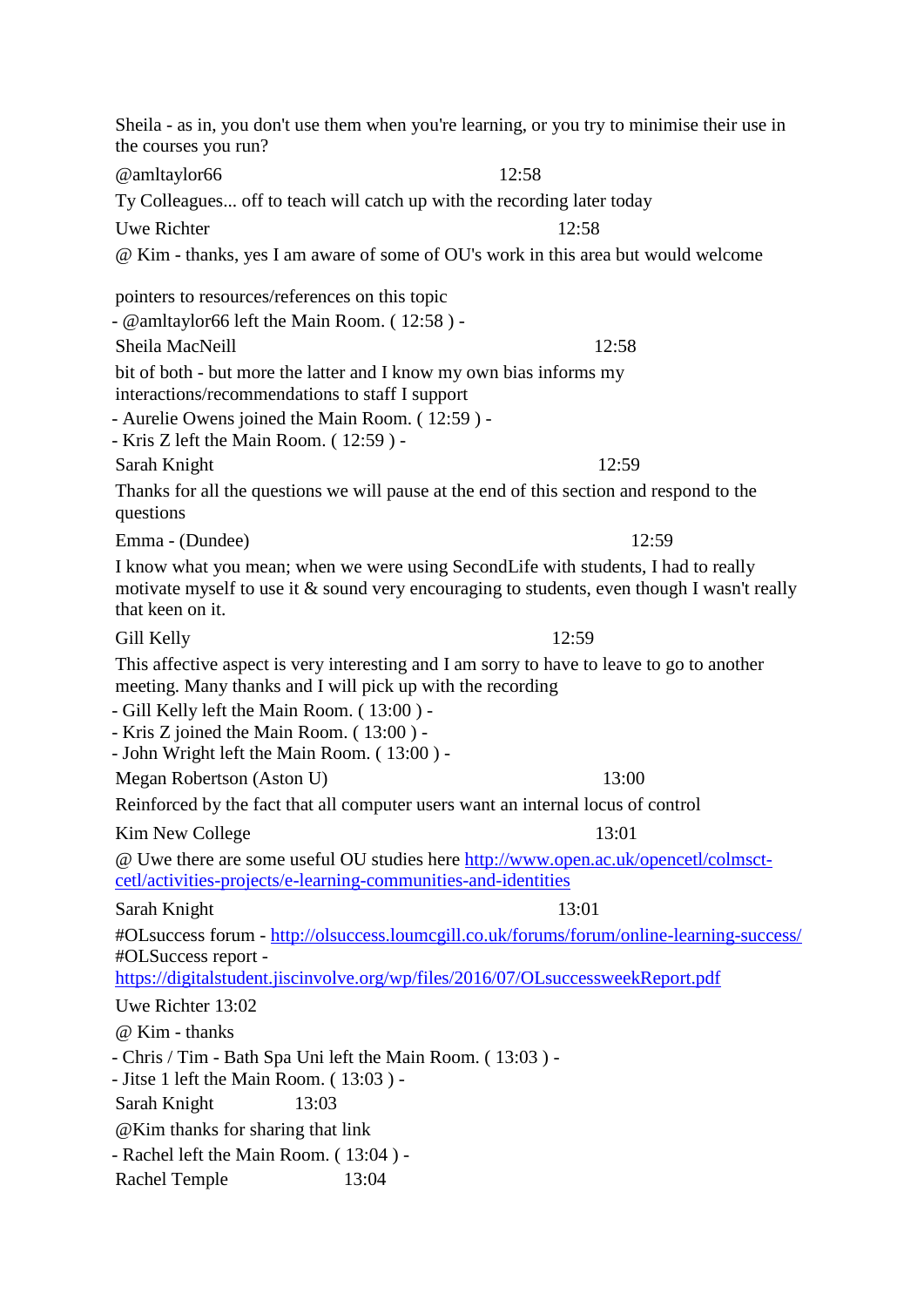@ Kim many thanks this looks interesting Jane Edwards 13:05 @Kim That link takes me back to the good old SL days! - Emily C joined the Main Room. ( 13:05 ) - - Kris Z left the Main Room. ( 13:05 ) - Steve Rowett, UCL 13:05 Interested in the mention of MBTI earlier. Wonder if that provides a useful instrument for helping learners define their learning strategies. - Kris Z joined the Main Room. ( 13:06 ) - - Richard Aird joined the Main Room. ( 13:06 ) - - Paul Richardson (Jisc) left the Main Room. ( 13:07 ) - - Paul Richardson (Jisc) joined the Main Room. ( 13:07 ) - - Roz Hall left the Main Room. ( 13:08 ) - Uwe Richter 13:08 Timely (formative) feedback certainly is much appreciated by online learning Megan Robertson (Aston U) 13:08 I deliver a talk on how to be an online learner to new Degree Apprentices Sarah Knight 13:08 @Megan that sounds excellent and great to see this proactive approach Ella Mitchell 13:08 Interesting question! Emma - (Dundee) 13:09 @uwe, though I think the tutor has to be careful not to answer things so quickly, that the rest of the group don't have time to develop the informal support of each others. - Roz Hall joined the Main Room. ( 13:09 ) - Megan Robertson (Aston U) 13:09 @Sarah, would you like the slides? Clare 13:09 F2F support also strategy used by community learning organisations, those working with long-term unemployed, those returning to work after illness ... not all start as successful online learners but can grow into it with support. Sarah Knight 13:09 Our learner stories will be published in Feb and there are some great stories to share from learners across Fe, Skills and HE - Roz Hall left the Main Room. ( 13:09 ) sally 13:09 @Uwe also the right kind of feedback: things easily misread online so much care needs to be taken in delivering carefully Sarah Knight 13:09 @Megan yes that would be great if you are able to share them! - Chris Green left the Main Room. ( 13:09 ) -

Uwe Richter 13:09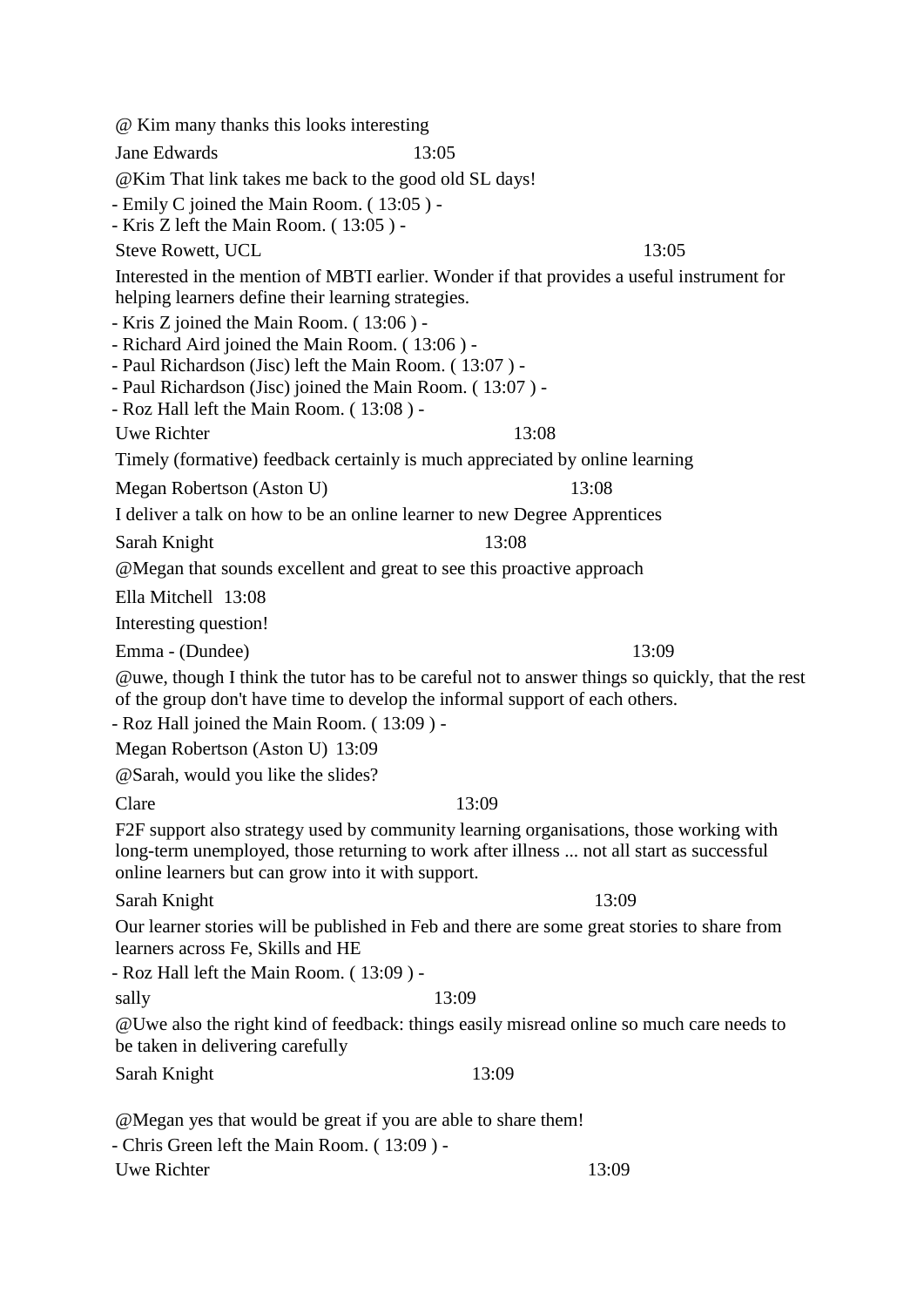@Megan - being upfront about expectations on one hand but also what learners can expect and support which is provided is essential - Chris Green joined the Main Room. ( 13:10 ) - Ella Mitchell 13:10 That is something that we are looking to build in to our course design more. Megan Robertson (Aston U) 13:10 Yes Uwe I agree - Cheryl Howells left the Main Room. ( 13:10 ) - - Paul Richardson (Jisc) left the Main Room. ( 13:10 ) - - Kris Z left the Main Room. ( 13:10 ) - - Paul Richardson (Jisc) joined the Main Room. ( 13:10 ) - Helen Beetham 13:10 Hi Uwe, I agree that mode of delivery really makes a differece to how well supported learners feel. - Kris Z joined the Main Room. ( 13:10 ) - Megan Robertson (Aston U) 13:10 I also provide a lot of advice on the main course page Ella Mitchell 13:10 There is quite strong evidence that students looking for support and help from fellow students. And actually trusting that advice far more than other sources of help Helen Beetham 13:10 We will take other questions into the online forum - other people will have more answers than we do! Ross Anderson - North Lindsey College 13:11 Some interesting challenges here for FE who may deliver more formal based and online/blended learning Amanda Jefferies 13:11 Growing online learners and providing different levels of support plus prompt feedback all very important. Helen Beetham 13:11 @Ella thank you that is great confirmation to have! - Chris Green left the Main Room. ( 13:11 ) - Heather Price 13:11 Discussion Forum:<http://olsuccess.loumcgill.co.uk/> Sarah Knight 13:11 @Ross I do think the area of blended learning in FE is an area which needs more research on as I dont think we are fully aware of how learners are adapting to the blended approach Steve Rowett, UCL 13:11 Ella - that's interesting - can we then seed a healthy learning process by giving extra support/reward to student 'chamions'/'leaders' who generously give support to others? Uwe Richter 13:11 @ Sally - agree - ideally feedback involves (time for self - and) peer feedback as well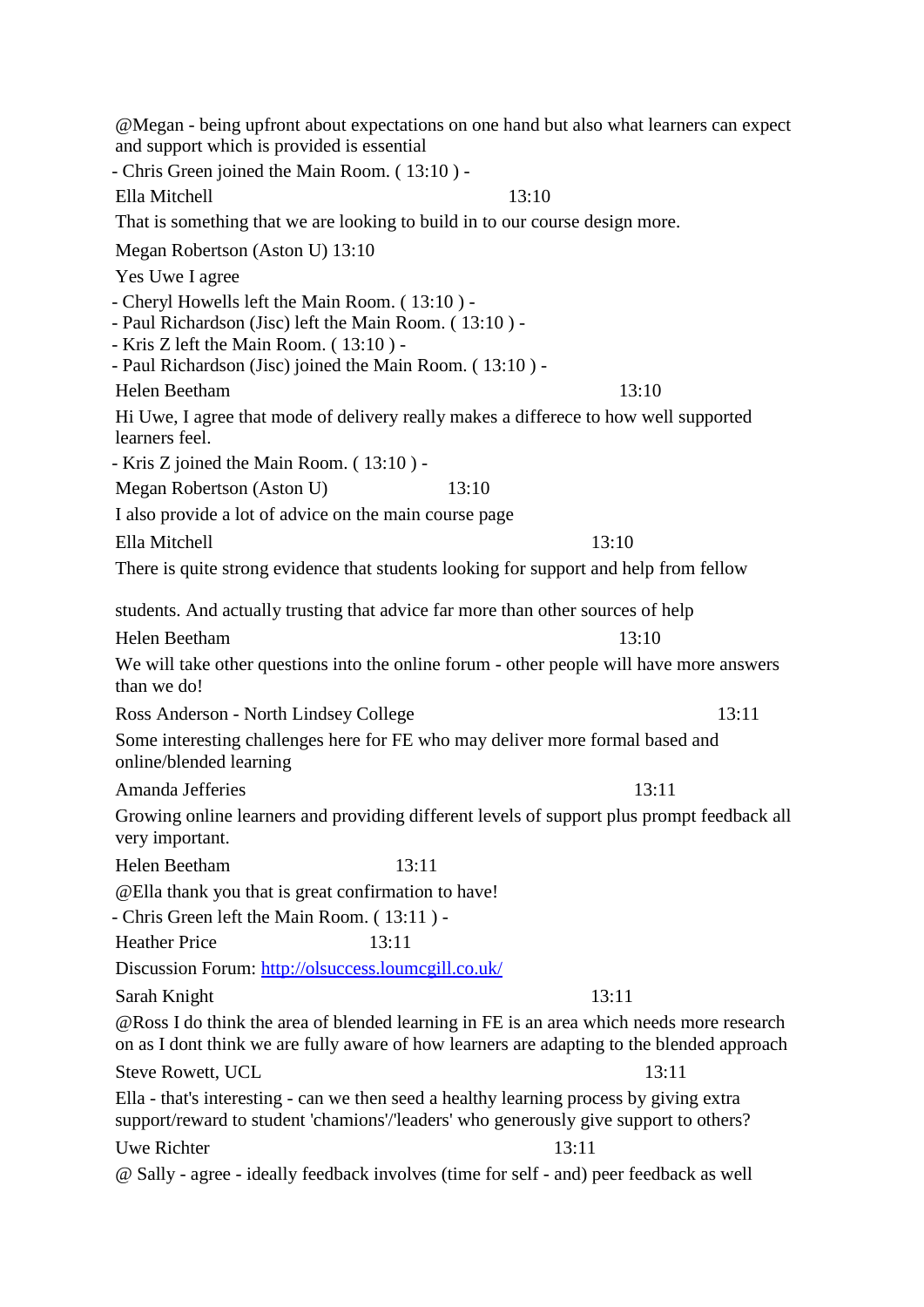| - Manfred left the Main Room. (13:12) -<br>- Manfred joined the Main Room. (13:12) -                                                                                                            |       |  |  |  |
|-------------------------------------------------------------------------------------------------------------------------------------------------------------------------------------------------|-------|--|--|--|
| Sarah Knight                                                                                                                                                                                    | 13:12 |  |  |  |
| HE Digital Student Study recommendations -                                                                                                                                                      |       |  |  |  |
| https://digitalstudent.jiscinvolve.org/wp/files/2013/12/Digital-Student-Study-                                                                                                                  |       |  |  |  |
| Recommendations-FINAL.doc                                                                                                                                                                       |       |  |  |  |
| Final report of the FE Digital Study -                                                                                                                                                          |       |  |  |  |
| https://digitalstudent.jiscinvolve.org/wp/files/2015/05/FEDS-Final-Report-D3-formatted-                                                                                                         |       |  |  |  |
| PDF.pdf                                                                                                                                                                                         |       |  |  |  |
| Digital Student Skills Sector Final Project Report -<br>https://digitalstudent.jiscinvolve.org/wp/files/2016/01/Jisc-Digital-Student-Skills-Sector-                                             |       |  |  |  |
| $final$ -report-v1.0.pdf                                                                                                                                                                        |       |  |  |  |
| Amanda Jefferies                                                                                                                                                                                | 13:12 |  |  |  |
| Student champions also noted as effective support for learners in HE too                                                                                                                        |       |  |  |  |
| Ross Anderson - North Lindsey College                                                                                                                                                           | 13:12 |  |  |  |
| Yes @Sarah. I'm thinking about the curriculum planning and design process. If we                                                                                                                |       |  |  |  |
| understand the research this can be challenging compared to existing planning approches                                                                                                         |       |  |  |  |
| 13:12<br>Sarah Knight                                                                                                                                                                           |       |  |  |  |
| How are you gathering your online learners experiences?                                                                                                                                         |       |  |  |  |
| - Kris Z left the Main Room. (13:13) -                                                                                                                                                          |       |  |  |  |
| - Kris Z joined the Main Room. (13:13) -                                                                                                                                                        |       |  |  |  |
| Sarah Knight                                                                                                                                                                                    | 13:13 |  |  |  |
| @Ross yes definitely an important area and one which needs revisiting                                                                                                                           |       |  |  |  |
| Helen Beetham                                                                                                                                                                                   | 13:13 |  |  |  |
| Online peer mentoring is not somethign I've seen a lot of, though there are lots of digital<br>mentoring projects on campus-based courses - anyone have experience of this?                     |       |  |  |  |
| Jacky MacMillan 2                                                                                                                                                                               | 13:13 |  |  |  |
| We use module surveys at UHI - not specifically for online students                                                                                                                             |       |  |  |  |
| <b>Heather Price</b>                                                                                                                                                                            | 13:14 |  |  |  |
| Webinar forum, to continue these conversations:                                                                                                                                                 |       |  |  |  |
| http://olsuccess.loumcgill.co.uk/forums/forum/online-learners-webinar/                                                                                                                          |       |  |  |  |
| Megan Robertson (Aston U)                                                                                                                                                                       | 13:14 |  |  |  |
| Yes - we have a 'Buddy' programme for the Degree Apprentices                                                                                                                                    |       |  |  |  |
| - Ritva left the Main Room. (13:14) -                                                                                                                                                           |       |  |  |  |
| Helen Beetham                                                                                                                                                                                   | 13:14 |  |  |  |
| @Megan, thanks for all the great examples you are posting here                                                                                                                                  |       |  |  |  |
| - George Gomes left the Main Room. (13:14) -                                                                                                                                                    |       |  |  |  |
| Carol Higgison                                                                                                                                                                                  | 13:14 |  |  |  |
| Really intersting but have to go to another meeting. Will catch up with the recording later.                                                                                                    |       |  |  |  |
| Sheila MacNeill                                                                                                                                                                                 | 13:14 |  |  |  |
| we have done some internal research on online learners, but nothing very conclusive is<br>coming through yet - very similiar to findings here<br>- Carol Higgison left the Main Room. (13:15) - |       |  |  |  |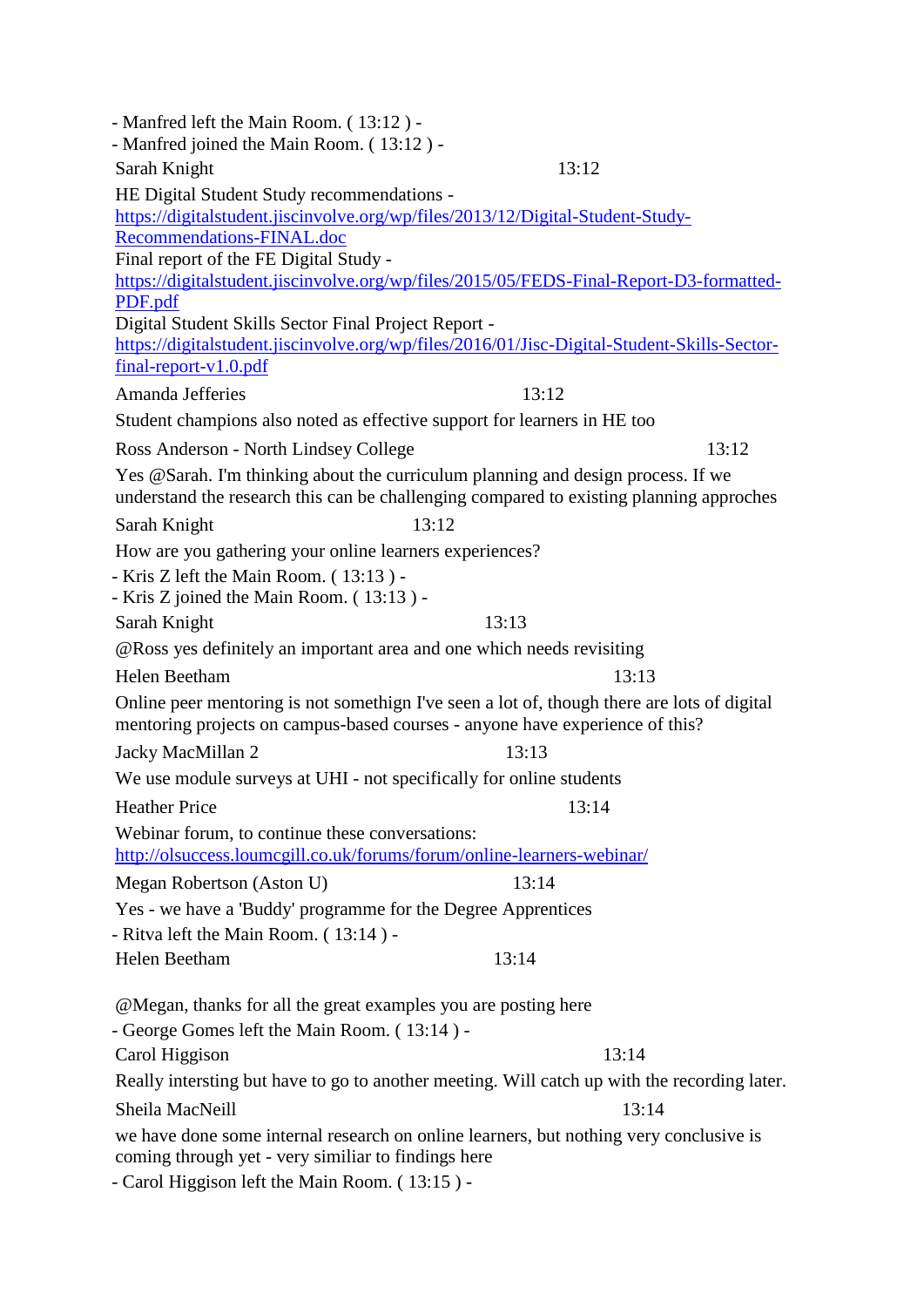Megan Robertson (Aston U) 13:15 Final point on slide - development of a community of inquiry - helps development of higher learning - Kris Z left the Main Room. ( 13:15 ) - Sarah Knight 13:15 @Sheila good to hear you are finding similar themes Helen Beetham 13:16 @Sheila it would be good to share findings in detail. Good to hear you are not too far away from us Katie Janota 13:16 I would be really keen to find out about your ideas for different ways of rewarding staff for being innovative Sarah Knight 13:16 Scaling up guides - <https://www.jisc.ac.uk/guides/scaling-up-online-learning> Online learning readiness tool - <https://onlineready.jisc.ac.uk/> - Kris Z joined the Main Room. ( 13:16 ) - Amanda Jefferies 13:16 Online discussion forum available on all modules for campus-based students as well as online modules. Students often answer peer's queries before staff get there. Steve Rowett, UCL 13:16 Some medical students told me about their 'medic mums' and 'medic dads' scheme the other day - basically buddies for new students - but what I loved was that they built extended families with grandparents, siblings, neices and nephews etc - it was really important to building sense of community and wellbeing. Sheila MacNeill 13:16 @helen fraid they're not publicly available but we can have a chat. We don't have huge numbers of fully online students . . . - Ritva joined the Main Room. ( 13:17 ) - Helen Beetham 13:17 @Amanda do you use those forums to mix online and 'offline' learners deliberately? Have you any evidence of how that impacts on the experiences of online learners? Cath Fenn (University of Warwick) 13:17 @steve our medical students have extended families (other students) as part of their support network - Kris Z left the Main Room. ( 13:18 ) - - Donna Hyland 1 left the Main Room. ( 13:18 ) - - Kris Z joined the Main Room. ( 13:18 ) - Megan Robertson (Aston U) 13:18 @Helen - once ran a tutorial during an oncampus day for distance learners to which on coampus students doing the same module were invited Helen Beetham 13:18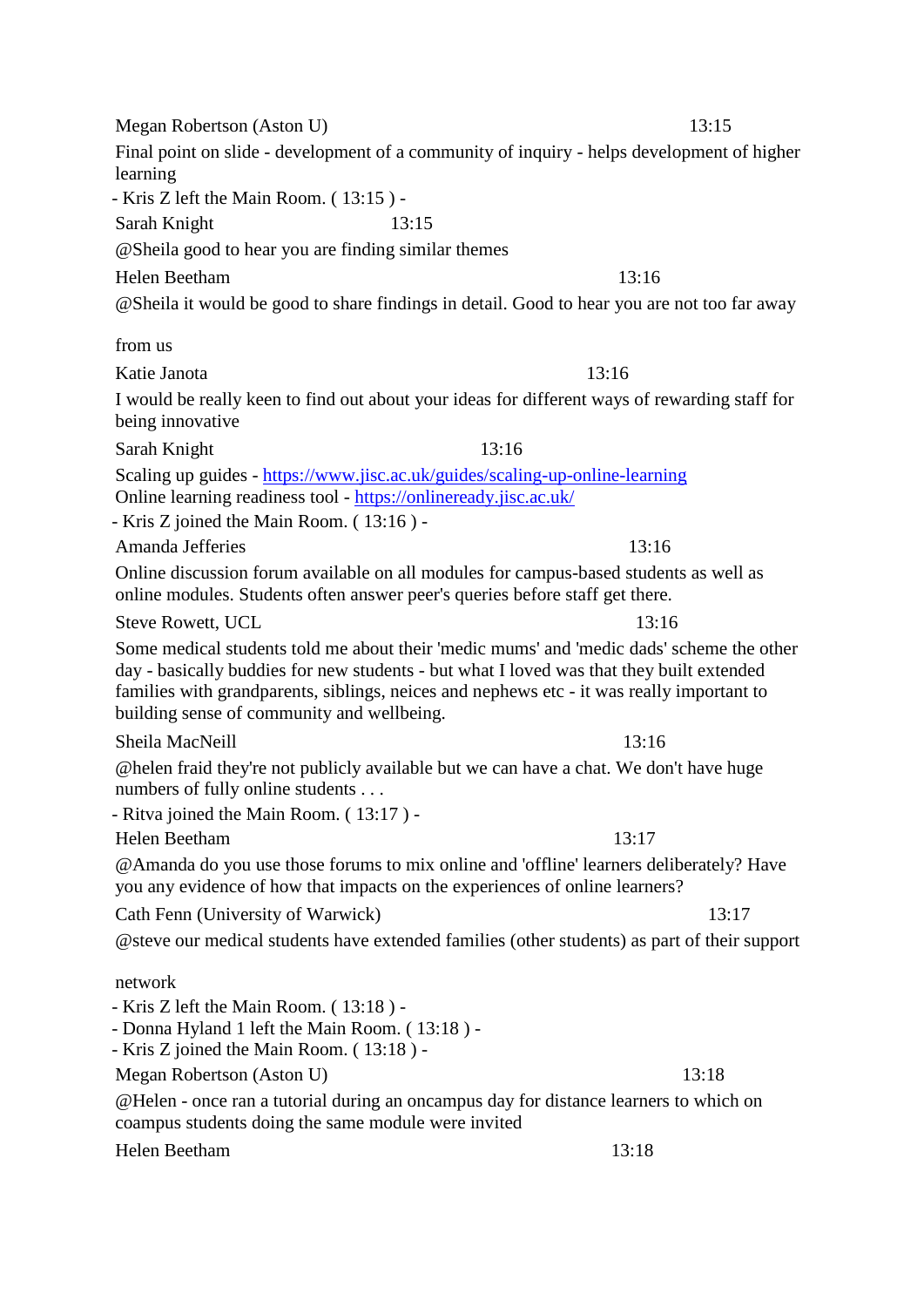Uwe Richter 13:19 @Helen - interesting point - I often found that resources and online support structures are often richer in onlne versions of courses - we should make them available to f2f learners possibly lnking the two learner groups (thoughoften easier said tan done ..) Steve Rowett, UCL 13:19 @Helen @Cath Yes, what I loved about it was the emotionality of the family. We have a familiar standard buddy/transition type scheme with mentors, but it was the way they took their family to heart that really struck me - these were people they genuinely cared about. Sarah Knight 13:19 @Steve what a great example of community building and sense of belonging Amparo Lallana #2 13:19 Provide time, support and guidance for teahcers.. Sheila MacNeill 13:20 thanks Lou Susi P  $13:20$ @Helen we are exploring intra and intermental thinking and how that links offline and online learning. Is that of interest? Mary Jacob (Aberystwyth) 13:20 redesigning specifically for OL is key, but how to do it in practical terms? Megan Robertson (Aston U) 13:20 large numbers volunteer to become buddies. Emma - (Dundee) 13:20 more, when staff who're not that keen on teaching on line are required to ... But I'm sure that's a common issue. Amparo Lallana #2 13:20 Yes, the practical terms... - Andy (Reading) left the Main Room. ( 13:20 ) - Anna Verges (Sheffield Hallam) 13:20 Stff training & development Hannah Porter 13:20 Developing the online community to encourage students to respond and participate is relevant to our institution Amanda Jefferies 13:20

@Steve that's lovely. Also in earlier research review I did, many online learners relied on their offline family (often their kids for the technical stuff!). So it's very interesting that they are building metaphorical 'family' relationships

@Megan, same question to you - do you have any evidence that it helped online learners to feel a stronger sense of belonging and support? 13:19

- SBS TEL Team left the Main Room. ( 13:19 ) -

- Bonnie left the Main Room. ( 13:19 ) -

@Helen - we run the Buddy programme in 6 month chunks & get feedback each chunk, also

Most relevant: Needs for training of staff - and the difficulty is the time available, and, even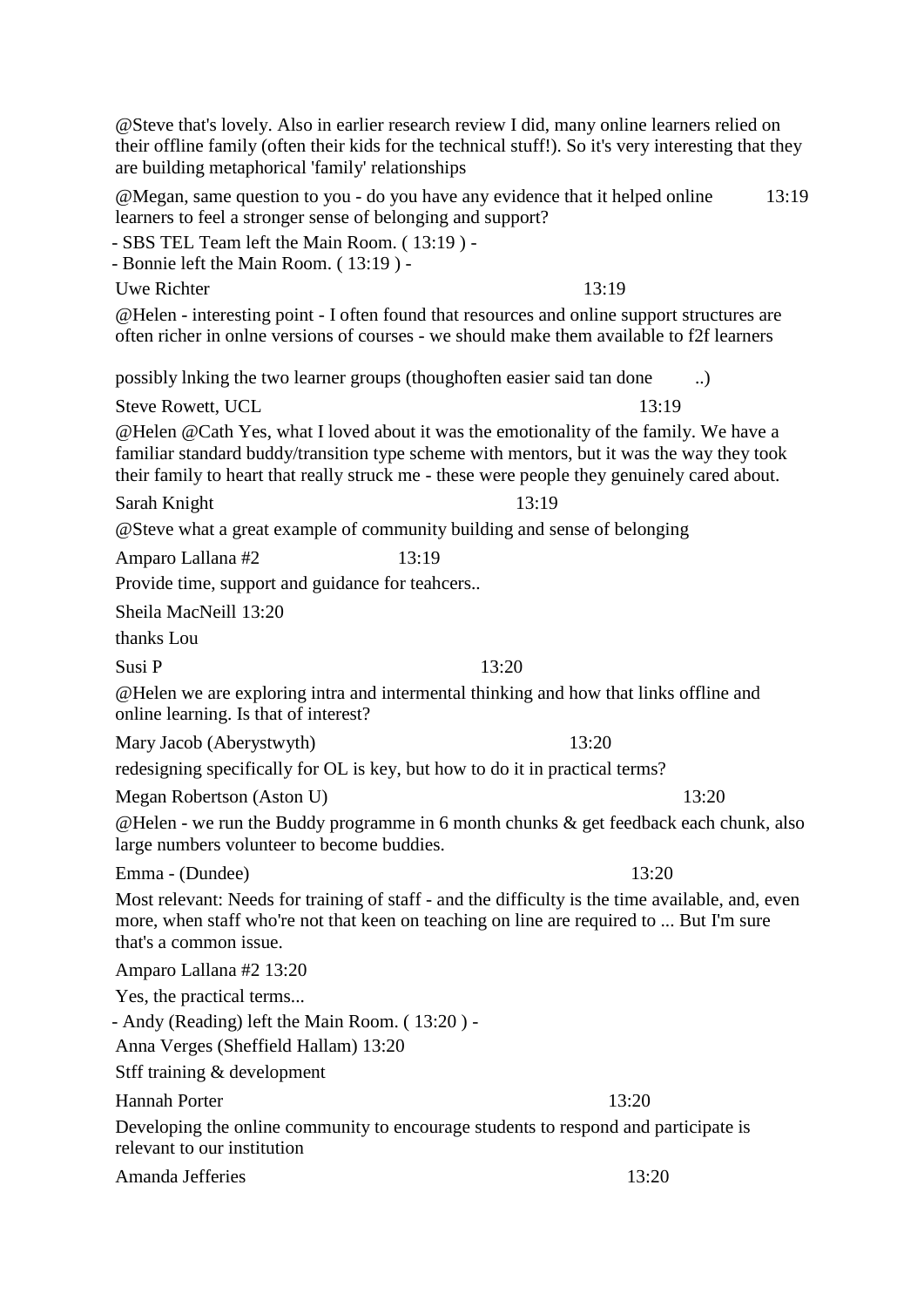Helen, an intersting point but they don't follow identical modules so can't measure as no crossover. Online students are much more likely to join and support each other on the online discussions. - Kris Z left the Main Room. ( 13:21 ) - - Jenny Blair left the Main Room. ( 13:21 ) - Heather Price 13:21 Question to you all: Which recommendation is most relevant and actionable for your organisation? Helen R 1  $13:21$ I think that institutionally we have to articulate ourselves strategically in order to be effectively support teachers and learners Megan Robertson (Aston U) 13:21 Need more time for lecturers to work on their online offerings! Aine MacNeill 13:21 Hear Hear Megan! Sheila MacNeill 13:21 could we see recommedations slide again? Amparo Lallana #2 13:21 Fully agree with you, @Megan Susi P 13:21 Thanks Lou very interesting. must go and teach ... Emma - (Dundee) 13:21 Snap! @Megan - Susi P left the Main Room. ( 13:21 ) - Helen Beetham 13:21 Rewarding staff also comes up in the digital capability case studies I've just been writing up. Some universities are actually getting innovation into appraisal and personal development process. Also making staff champions, advocates and 'fellows' into an acknowledged role. Sheila MacNeill 13:21 @megan - yes, totally agree Ross Ward (University of Edinburgh) 13:21 hen trying to adopt change at scale from a central perspective, our academics want to see examples from others muvh more than a learning techology profesional can suggest Helen Beetham 13:22 Colleges are doing better in setting aside time for staff development which gives the message that this is something that really matters, as well as practically making it possible! Mary Jacob (Aberystwyth) 13:22 rewarding staff and let them tell their own stories - powerful message

Jasper Shotts 13:22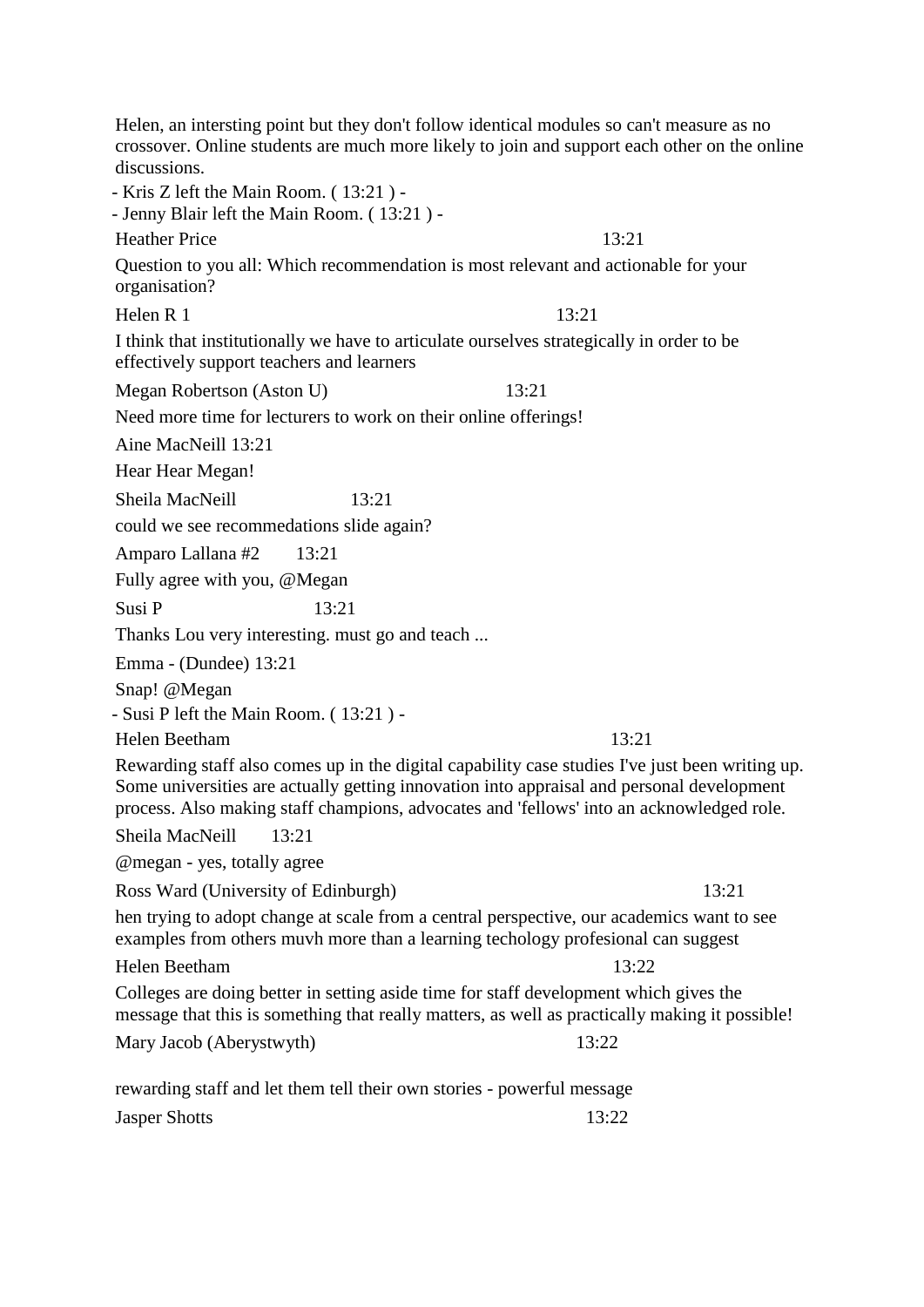|                                                                                                                                                     | Using talking heads short films with successful international students really works to help<br>new international students make the transition to new forms of study - it can help to make<br>expectations and cultural differences more explicit and at an earlier stage |       |
|-----------------------------------------------------------------------------------------------------------------------------------------------------|--------------------------------------------------------------------------------------------------------------------------------------------------------------------------------------------------------------------------------------------------------------------------|-------|
|                                                                                                                                                     | Krystina Selley 1                                                                                                                                                                                                                                                        | 13:22 |
|                                                                                                                                                     | Preparation for online learners is essential to get them to buy into their course and know<br>expectations                                                                                                                                                               |       |
|                                                                                                                                                     | Amparo Lallana #2                                                                                                                                                                                                                                                        | 13:22 |
| having followed OL as a learner gives you a glimpse into what may work but to design OL<br>as teacher, but that is not enough                       |                                                                                                                                                                                                                                                                          |       |
|                                                                                                                                                     | - carolh 3 left the Main Room. (13:23) -                                                                                                                                                                                                                                 |       |
|                                                                                                                                                     | Sheila MacNeill                                                                                                                                                                                                                                                          | 13:23 |
| Teach responsively chimes with me, but part of that relates to staff time etc being discussed<br>in chat                                            |                                                                                                                                                                                                                                                                          |       |
|                                                                                                                                                     | - Rachael left the Main Room. (13:23) -                                                                                                                                                                                                                                  |       |
|                                                                                                                                                     | Sarah Knight                                                                                                                                                                                                                                                             | 13:23 |
|                                                                                                                                                     | @Jasper thats a great example and great to see how students are supporting other students.<br>International students form a large number of our online learners and may have very<br>different past experiences                                                          |       |
|                                                                                                                                                     | - Peter Beaumont left the Main Room. (13:23) -                                                                                                                                                                                                                           |       |
|                                                                                                                                                     | 13:24<br>sally                                                                                                                                                                                                                                                           |       |
|                                                                                                                                                     | some research I did for my dissertation showed importance of family support                                                                                                                                                                                              |       |
|                                                                                                                                                     | - Rosie Hare left the Main Room. (13:24) -                                                                                                                                                                                                                               |       |
|                                                                                                                                                     | Helen Beetham<br>13:24                                                                                                                                                                                                                                                   |       |
|                                                                                                                                                     | @sally, I'd love to have the links                                                                                                                                                                                                                                       |       |
|                                                                                                                                                     | <b>Steve Rowett, UCL</b>                                                                                                                                                                                                                                                 | 13:24 |
| Note also that our 'medic family' scheme is run by the student medical society, not by the<br>instituion - I expect that gives it much credibility. |                                                                                                                                                                                                                                                                          |       |
|                                                                                                                                                     | 13:24<br>sally                                                                                                                                                                                                                                                           |       |
|                                                                                                                                                     | @Helen can do after                                                                                                                                                                                                                                                      |       |
|                                                                                                                                                     | Sarah Knight                                                                                                                                                                                                                                                             | 13:25 |
| See more about the Student digital tracker online students survey -<br>https://digitalstudent.jiscinvolve.org/wp/data-service/                      |                                                                                                                                                                                                                                                                          |       |
|                                                                                                                                                     | 13:25<br>Mehnaz                                                                                                                                                                                                                                                          |       |
|                                                                                                                                                     | @ Sally, I totally agree!                                                                                                                                                                                                                                                |       |
|                                                                                                                                                     | - Tracey Nunn (Cranfield University) left the Main Room. (13:26) -                                                                                                                                                                                                       |       |
|                                                                                                                                                     | Sarah Knight                                                                                                                                                                                                                                                             | 13:26 |
| Tracker Questions for online learners available here<br>https://digitalstudent.jiscinvolve.org/wp/files/2016/03/Master-online-learner-Tracker.pdf   |                                                                                                                                                                                                                                                                          |       |
|                                                                                                                                                     | - Esther left the Main Room. (13:26) -<br>- Nicki Ellis left the Main Room. (13:26) -                                                                                                                                                                                    |       |
|                                                                                                                                                     | 13:26<br><b>Jasper Shotts</b>                                                                                                                                                                                                                                            |       |
|                                                                                                                                                     | wow so many resources to follow up on!                                                                                                                                                                                                                                   |       |
|                                                                                                                                                     | Ross Anderson - North Lindsey College 13:26                                                                                                                                                                                                                              |       |
|                                                                                                                                                     |                                                                                                                                                                                                                                                                          |       |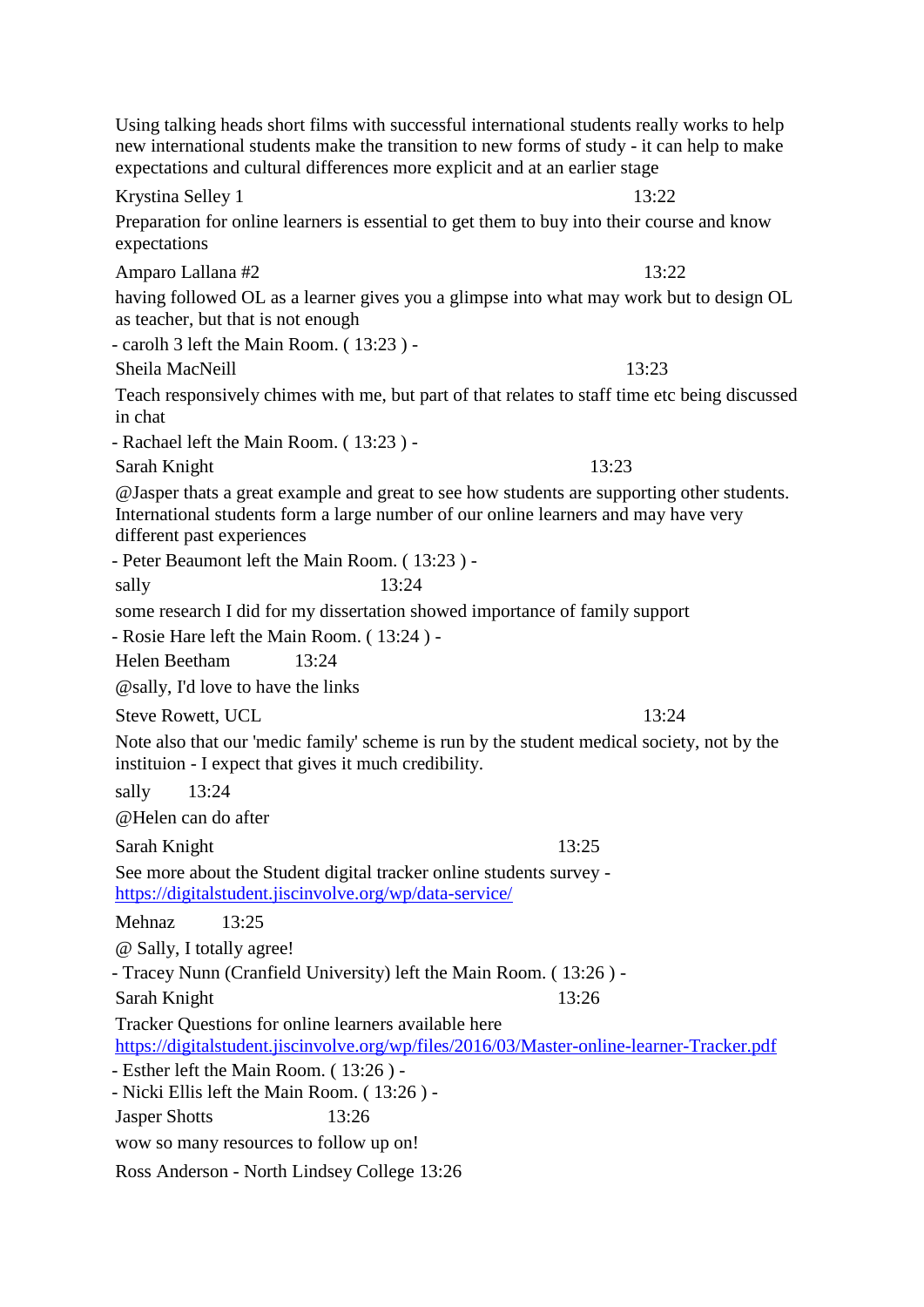@Jasper, its a great tool Amparo Lallana #2 13:26 will all these in the chat be avaiable later as well? Sarah Knight 13:26 Learner stories published from digitalstudent.jiscinvolve.org in Feb Heather Price 13:26 The full set of Scaling up Online Learning Resources can be found here: <http://jisc.ac.uk/guides/scaling-up-online-learning> Amparo Lallana #2 13:27 Q: Chat available later? UoBris Health Sciences TEL/TLHP 13:27 Thanks everyone, lots of food for thought! Emma - (Dundee) 13:27 Q: You've mentioned that there were a lot of personal aspects involved in being a good online student, in the 'learners stories' do you have any examples of students who've been successful on online courses that, from a pedagogical point of view are "good" - and have also been successful in one that pedagogically you think "could do better" (in other worrds, it's the person that's more important than the course - though clearly having well designed courses is much more useful generally. Hope that makse sense! - UoBris Health Sciences TEL/TLHP left the Main Room. ( 13:27 ) - Helen Beetham 13:27 @Amparo all the links are in the slides taht will be put on slideshare so you can probalby follow them more easily from there than from the recording. - Ian Taylor left the Main Room. ( 13:27 ) - Sarah Knight 13:27 Yes we will share the chat file from the forum <http://olsuccess.loumcgill.co.uk/forums/forum/online-learners-webinar/> Amparo Lallana #2 13:27 @Helen, thanks - John Kendal left the Main Room. ( 13:27 ) - - que left the Main Room. ( 13:27 ) - Amparo Lallana #2 13:27 @Sarah, thanks - Kim New College left the Main Room. ( 13:28 ) - Heather Price 13:28 @Amparo Not here in Blackboard - but you will able able to continue discussions on the forum<http://jisc.ac.uk/guides/scaling-up-online-learning> Helen Beetham 13:28

@Emma good question but in order to access the learners and help them tell their stories clearly and honestly, we had to put their actual course somewhat into the background. There is lots of reserach evidence about how online learners differ, which we have summarised in these slides - so they are evaluations of different learners having the same or similar online experience and different outcomes or feelings of success.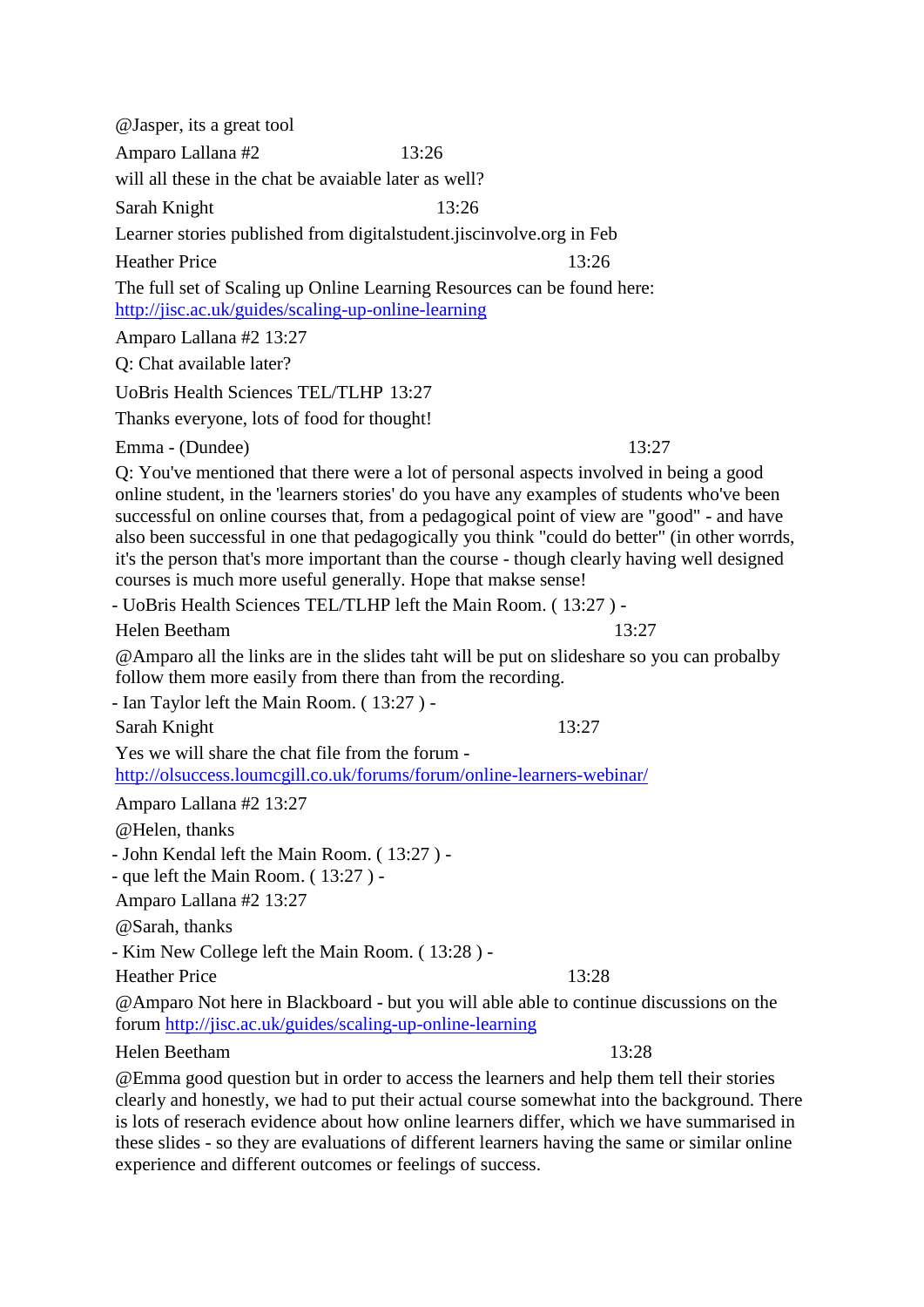- Sarah Donohoe left the Main Room. ( 13:28 ) - Heather Price 13:29 [https://onlineready.jisc.ac.uk](https://onlineready.jisc.ac.uk/) Ross Ward (University of Edinburgh) 13:29 Could we have the links on the Curriculum Design, Checklists, etc? - Chris Green joined the Main Room. ( 13:29 ) - Heather Price 13:29 Hi Ross they are all on the main scaling up online learning website Cath Fenn (University of Warwick) 13:29 Currently focusing in new staff inductions, getting in contact during their first few weeks and encouraging staff to enrol on CPD courses with an online learning element. - Joe Wilcox left the Main Room. ( 13:29 ) - Sarah Knight 13:29 @Emma thank you for this Question and we are currently analysing the interviews. I think you have raised a key point that a students own motivation and being an effective learner is an important factor  $+$  the supporttive environment Emma - (Dundee) 13:29 @Helen - thanks. Antonia.Coppen 13:29 Q - is there any evidence that graduate employers are more attracted to students who engage with online learning due to global nature of businesses/teams? And would this be a motivation for students to engage? Lou McGill 13:29 <http://olsuccess.loumcgill.co.uk/forums/forum/online-learners-webinar/> Ross Ward (University of Edinburgh) 13:29 Thanks - I have that link so will be there after the session Heather Price 13:30 <http://jisc.ac.uk/guides/scaling-up-online-learning> Pete Lonsdale (Keele) 13:30 Q: is that peer learning for students or staff? Amparo Lallana #2 13:30 staff, yes! Darrell 13:30 Can we see the poll? Helen Beetham 13:31 @Antonia, there has historically been quite a bias against online qualificaitons, in the sense that emloyers often think they are 'less good'. I don't know if that is being overtaken by the realisation that their employees are going to ahve to be lifelong learners... anyone else have evidence?

Darrell 13:31 Agree this will ber crucial going forwad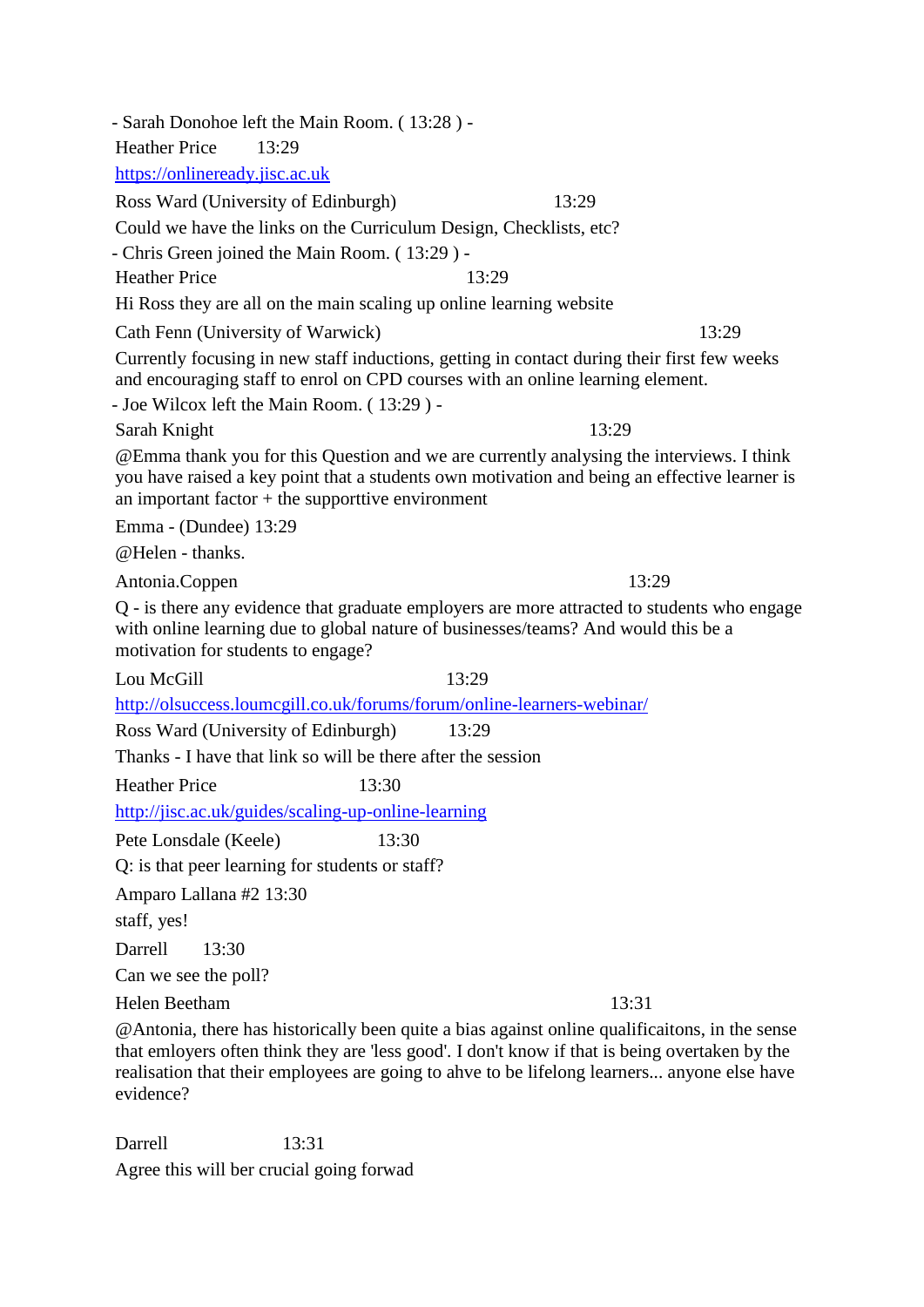Megan Robertson (Aston U) 13:31 I'm always ready to talk and share... Ross Anderson - North Lindsey College 13:31 We miss the RSC's! Heather Price 13:31 @Ross Direct link to the Curriculum Design stuff is here: <https://www.jisc.ac.uk/guides/curriculum-design-and-support-for-online-learning> Sarah Knight 13:31 So important to share what we know and how we can support each other Mary Jacob (Aberystwyth) 13:32 Have to leave now, thanks for a great session. Amparo Lallana #2 13:32 Thank you all for this interesting session. Ross Ward (University of Edinburgh) 13:32 Clare  $13:32$ @Helen @Antonia - anecdotal evidence from my daughter that doing several FutureLearn MOOCs has been advantages to her career development and has really been noted at interviews. Aine MacNeill 13:32 Great session! sally 13:32 thanks Sheila MacNeill 13:32 Thank you all - very useful overview and context Emma 13:32 Great session, thank you Iain MacLaren 13:32 splendid stuff...thnx Natalie Parnis 13:32 Definitely thank you this has been really useful. Lou McGill 13:32 <http://olsuccess.loumcgill.co.uk/forums/forum/online-learners-webinar/> Rosie Ross 13:32 Thank you very interesting session Jacky MacMillan 2 13:32 thanks all - good session Helen R 1  $13:32$ Very useful, thank you very much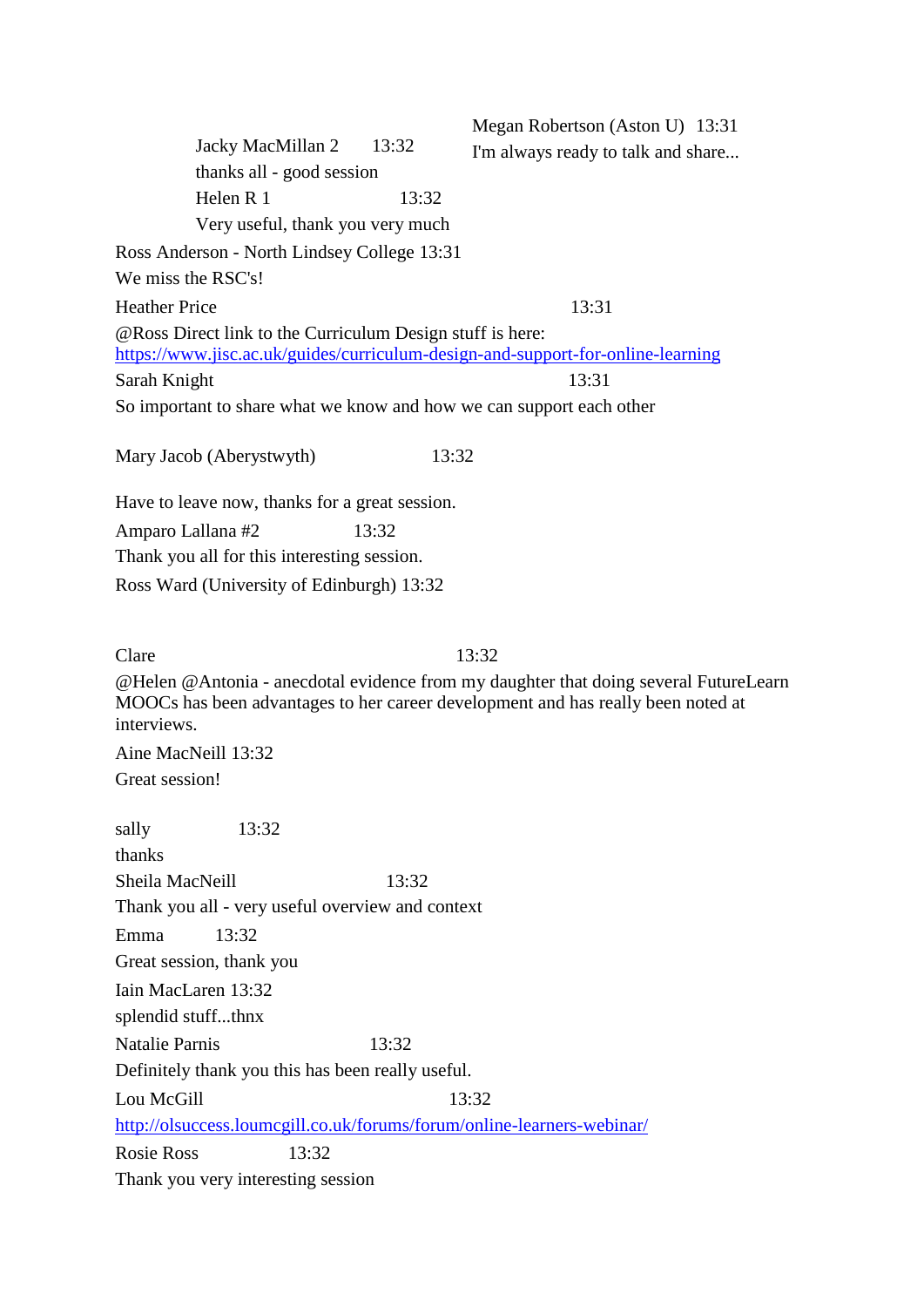| Helen Beetham                                                                                                | 13:32 |  |  |
|--------------------------------------------------------------------------------------------------------------|-------|--|--|
| Thank you everyone who has been sharing these great ideas and experiences. We will make                      |       |  |  |
| sure you get all the links, and all the contributions.                                                       |       |  |  |
| Lucy Wright<br>13:32                                                                                         |       |  |  |
| Really interesting thanks                                                                                    |       |  |  |
| Chris Chapman (Exeter College)                                                                               | 13:32 |  |  |
| would be good to bring back the regional VLE or 'Online Learning Forums                                      |       |  |  |
| Fran Thornton<br>13:32                                                                                       |       |  |  |
| Thanks very much, very interesting lots to read                                                              |       |  |  |
| <b>Heather Price</b>                                                                                         | 13:32 |  |  |
| Discussion Forum: http://olsuccess.loumcgill.co.uk/forums/forum/online-learners-webinar/                     |       |  |  |
| Judith W<br>13:32                                                                                            |       |  |  |
| Thanks everyone - really useful session                                                                      |       |  |  |
| Malcolm Murray (Durham)                                                                                      | 13:33 |  |  |
| Thanks everyone - lots of useful materials and insight                                                       |       |  |  |
| Paul Richardson (Jisc) 13:33                                                                                 |       |  |  |
| Thanks, all                                                                                                  |       |  |  |
| - Rosie Ross left the Main Room. (13:33) -                                                                   |       |  |  |
| - Michelle Crowther left the Main Room. (13:33) -                                                            |       |  |  |
| - Jayne Holt 1 left the Main Room. (13:33) -<br>Amanda Jefferies                                             | 13:33 |  |  |
| Thanks Sarah, Helen and Lou et al, it's been a very informative session and lots of links to                 |       |  |  |
| follow up further. Happy New Year all                                                                        |       |  |  |
| Ross Anderson - North Lindsey College                                                                        | 13:33 |  |  |
| Great job!                                                                                                   |       |  |  |
| Stephen                                                                                                      | 13:33 |  |  |
| Very interesting session - particularly interested to read people's comments about degree<br>apprenticeships |       |  |  |
| Louise<br>13:33                                                                                              |       |  |  |
| Many thanks. Very interesting.                                                                               |       |  |  |
| Helen Beetham 13:33                                                                                          |       |  |  |
| @Amanda and al                                                                                               |       |  |  |
| A happy new year! 13:33                                                                                      |       |  |  |
| Rachel Temple<br>13:33                                                                                       |       |  |  |
| Thanks for a great webinar                                                                                   |       |  |  |
| Helen R 1<br>13:33                                                                                           |       |  |  |
| I think our institution would welcome the sharing of institutional strategy and articulation to              |       |  |  |
| support online (and flexible) learning                                                                       |       |  |  |
| 13:33<br>sally                                                                                               |       |  |  |
| I need to go too, thanks again                                                                               |       |  |  |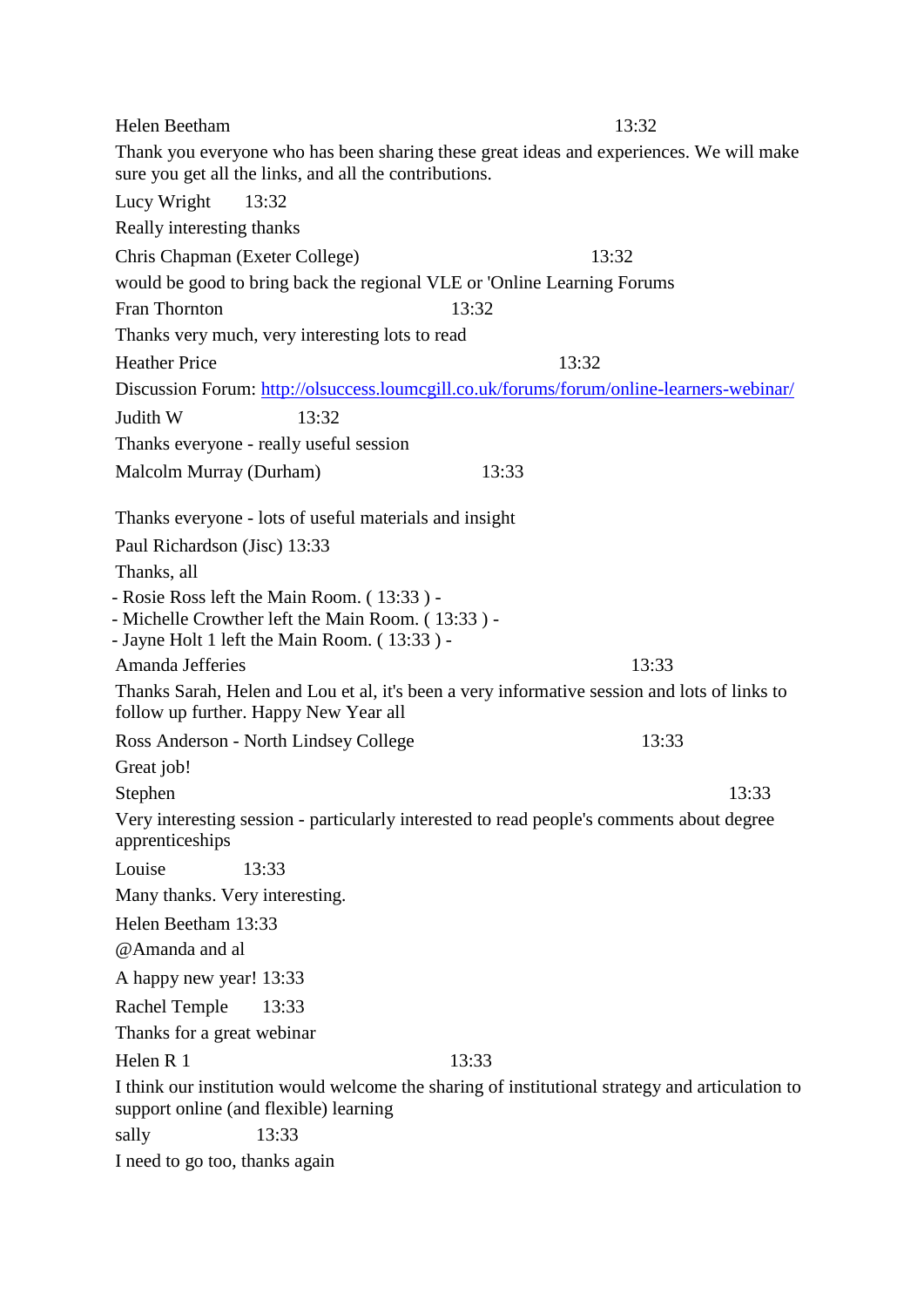Jasper Shotts 13:33 Excellent webinar - really clearly focused and facilitated - this is where peer networks can work so well - but i think good facilitation is key so we can understand the context of teaching and learning topics under the spotlight Uwe Richter 13:34 Thanks for an interesting webinar Sarah Knight 13:3 4 Thanks Jasper! hannah 1 13:34 Thanks for a great webinar Lesley 13:34 Very interesting, thanks Sarah Knight 13:34 Please do continue to share thoughts in <http://olsuccess.loumcgill.co.uk/forums/forum/online-learners-webinar/> JS 13:34 Thanks everyone, much food for thought. Emma Procter-Legg 13:34 Thank you all Sarah Knight 13:34 What makes a successful online learner report [http://repository.jisc.ac.uk/6505/1/JR0079\\_ONLINE\\_STUDY\\_FINDINGS\\_REPORT\\_AUG](http://repository.jisc.ac.uk/6505/1/JR0079_ONLINE_STUDY_FINDINGS_REPORT_AUG2016_WEB_ACCESSIBLE_v3.pdf) 2016 WEB ACCESSIBLE v3.pdf Anna Verges (Sheffield Hallam) 13:34 Thank you very much Ruth 13:34 Thank you very much Lina Petrakieva (GCU) 13:34 Thank you! Pete Lonsdale (Keele) 13:34 thanks Gerard Ross 13:34 Many thanks Steve Rowett, UCL 13:34 Thank you Sarah, Helen and Lou - hope having 160 of us here didn't feel too daunting, but clearly a lot of people wanted to hear what you had to say! Ritva 13:34 Thank you! Audrey 13:34 Thanks everyone!